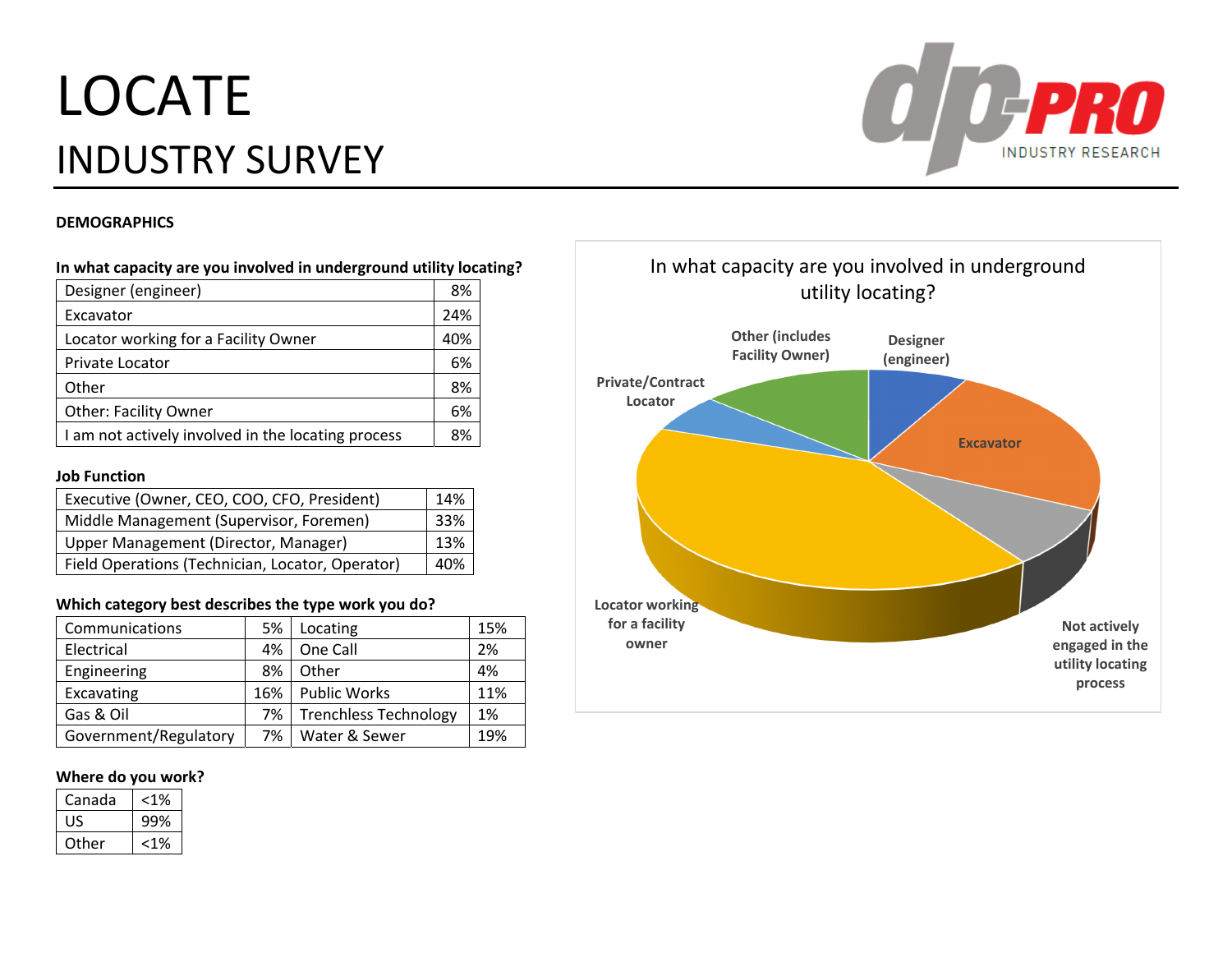# **How much education should <sup>a</sup> locate technician have?**

D: Designer (engineer) | E: Excavator | L: Locator working for <sup>a</sup> Facility Owner | P: Private Locator | O: Other | F: Other: Facility Owner | N: Not actively involved in the locating process

E: Executive | U: Upper Management | M: Middle Management | F: Field Operations

|                                                                 | All |     | E.  | N   |     |     |     |     |     | M   |     |
|-----------------------------------------------------------------|-----|-----|-----|-----|-----|-----|-----|-----|-----|-----|-----|
| A broad-based locator certification program including both      |     |     |     |     |     |     |     |     |     |     |     |
| classroom and field testing is necessary                        | 60% | 59% | 69% | 66% | 53% | 66% | 59% | 68% | 53% | 61% | 58% |
| A third-party training company should be used to ensure no "bad |     |     |     |     |     |     |     |     |     |     |     |
| habits"                                                         | 14% | 13% | 9%  | 11% | 16% | 14% | 16% | 7%  | 18% | 16% | 13% |
| Company training programs are fine                              | 16% | 23% | 11% | 13% | 19% | 7%  | 19% | 20% | 16% | 13% | 17% |
| Field training is sufficient                                    | 11% | 5%  | 11% | 11% | 12% | 14% | 9%  | 5%  | 12% | 10% | 12% |

|                                                                 |     |     |     |     | G   |     |     | N   |     |     |     | W   |
|-----------------------------------------------------------------|-----|-----|-----|-----|-----|-----|-----|-----|-----|-----|-----|-----|
| A broad-based locator certification program including both      |     |     |     |     |     |     |     |     |     |     |     |     |
| classroom and field testing is necessary                        | 63% | 70% | 49% | 74% | 64% | 52% | 67% | 64% | 62% | 47% | 80% | 50% |
| A third-party training company should be used to ensure no "bad |     |     |     |     |     |     |     |     |     |     |     |     |
| habits"                                                         | 17% | 20% | 14% | 6%  | 12% | 21% | 4%  | 0%  | 15% | 19% | 0%  | 23% |
| Company training programs are fine                              | 8%  | 10% | 26% | 13% | 21% | 12% | 20% | 18% | 15% | 15% | 0%  | 15% |
| Field training is sufficient                                    | 13% | 0%  | 11% | 6%  | 3%  | 15% | 9%  | 18% | 8%  | 19% | 20% | 13% |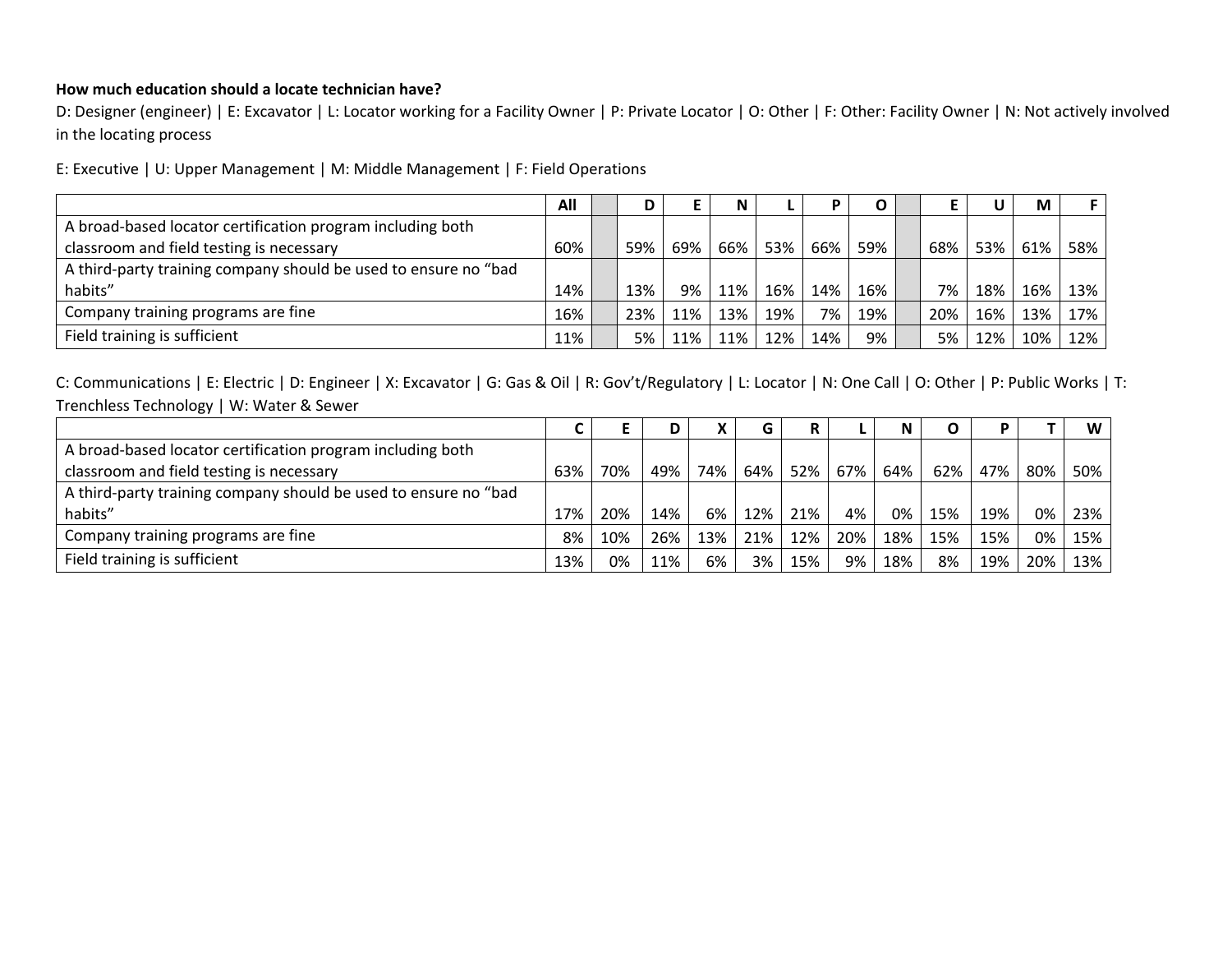#### **How often should <sup>a</sup> locate technician receive continued training or certification?**

D: Designer (engineer) | E: Excavator | L: Locator working for <sup>a</sup> Facility Owner | P: Private Locator | O: Other | F: Other: Facility Owner | N: Not actively involved in the locating process

|            | All | D   |     | N   |     | D   | Ο   |     | U   | М   |     |
|------------|-----|-----|-----|-----|-----|-----|-----|-----|-----|-----|-----|
| Annually   | 48% | 54% | 53% | 39% | 44% | 52% | 53% | 47% | 40% | 52% | 49% |
| 2-5 years  | 45% | 41% | 45% | 55% | 47% | 38% | 42% | 52% | 52% | 40% | 44% |
| 5-10 years | 4%  | 3%  | 3%  | 5%  | 6%  | 7%  | 3%  | 2%  | 5%  | 4%  | 5%  |
| Never      | 2%  | 3%  | 0%  | 0%  | 4%  | 3%  | 2%  | 0%  | 3%  | 3%  | 2%  |

E: Executive | U: Upper Management | M: Middle Management | F: Field Operations

|            |     |     | D   | v<br>Λ | G   | R   |     | N   | O   | D   |     | W   |
|------------|-----|-----|-----|--------|-----|-----|-----|-----|-----|-----|-----|-----|
| Annually   | 54% | 50% | 50% | 48%    | 55% | 41% | 62% | 55% | 50% | 41% | 50% | 37% |
| 2-5 years  | 42% | 45% | 42% | 49%    | 45% | 56% | 31% | 27% | 44% | 50% | 50% | 52% |
| 5-10 years | 0%  | 5%  | 3%  | 3%     | 0%  | 3%  | 4%  | 9%  | 6%  | 7%  | 0%  | 8%  |
| Never      | 4%  | 0%  | 5%  | 0%     | 0%  | 0%  | 3%  | 9%  | 0%  | 2%  | 0%  | 3%  |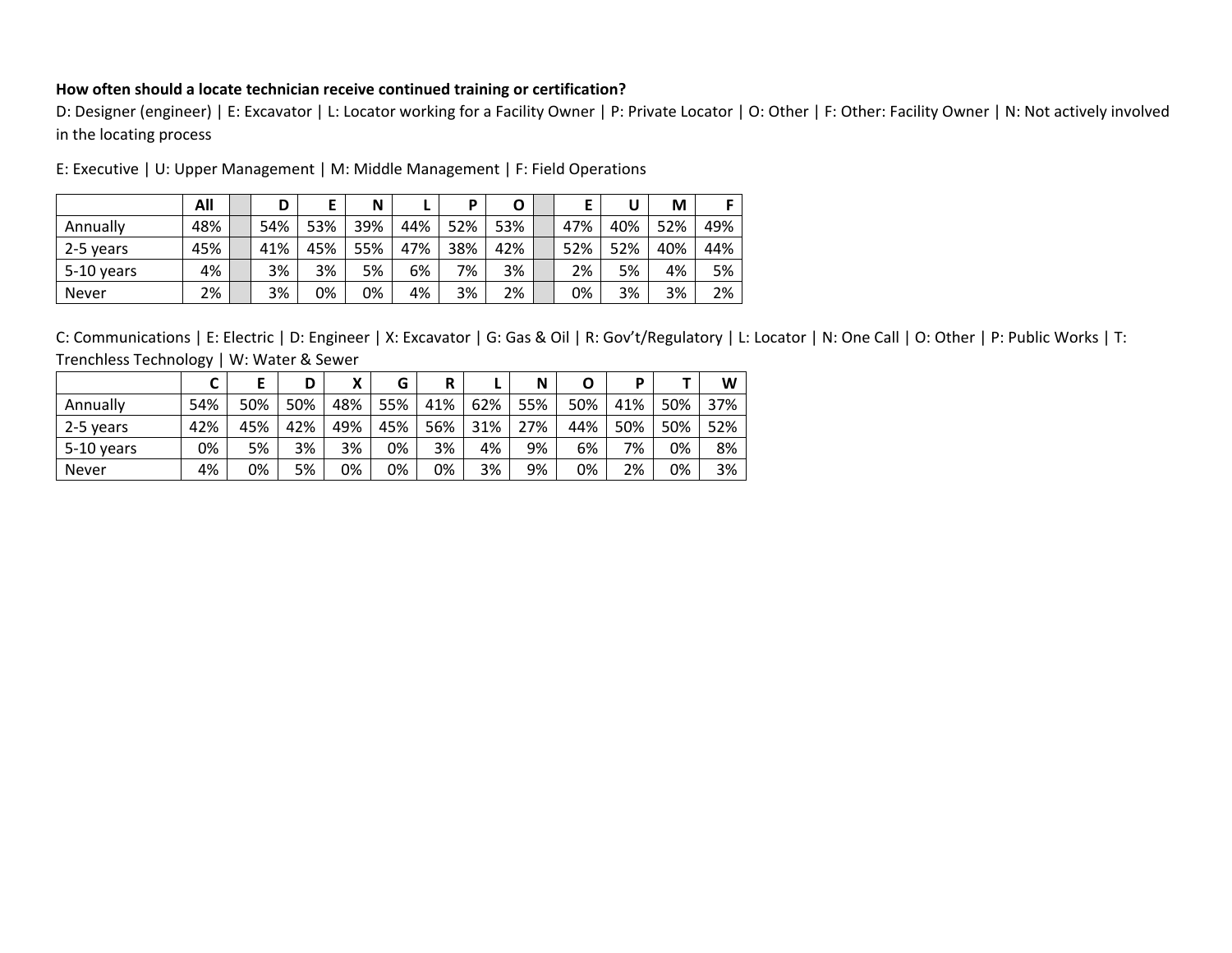## **What tools do you use or require for locating buried utilities?**

D: Designer (engineer) | E: Excavator | L: Locator working for <sup>a</sup> Facility Owner | P: Private Locator | O: Other | F: Other: Facility Owner | N: Not actively involved in the locating process

|                                 | All | D   |     | N   |     | P   | Ο   |     | U   | M   |     |
|---------------------------------|-----|-----|-----|-----|-----|-----|-----|-----|-----|-----|-----|
| All of the Above                | 3%  | 6%  | 1%  | 5%  | 3%  | 7%  | 5%  | 2%  | 3%  | 2%  | 4%  |
| Electromagnetic Locator         | 53% | 48% | 51% | 45% | 56% | 55% | 48% | 38% | 56% | 57% | 53% |
| GIS or A/R                      | 13% | 13% | 10% | 20% | 15% | 3%  | 13% | 2%  | 12% | 16% | 14% |
| <b>Ground Penetrating Radar</b> | 8%  | 19% | 12% | 5%  | 5%  | 14% | 5%  | 26% | 4%  | 8%  | 7%  |
| Magnatometer                    | 3%  | 10% | 3%  | 5%  | 1%  | 3%  | 2%  | 0%  | 4%  | 1%  | 4%  |
| Maps and As-builts              | 5%  | 0%  | 0%  | 0%  | 9%  | 7%  | 2%  | 2%  | 9%  | 4%  | 4%  |
| Sonde or RFID Marker            | 5%  | 3%  | 0%  | 0%  | 4%  | 0%  | 23% | 2%  | 7%  | 6%  | 5%  |
| Other                           | 11% | 0%  | 23% | 20% | 8%  | 10% | 2%  | 28% | 4%  | 8%  | 9%  |

E: Executive | U: Upper Management | M: Middle Management | F: Field Operations

C: Communications | E: Electric | D: Engineer | X: Excavator | G: Gas & Oil | R: Gov't/Regulatory | L: Locator | N: One Call | O: Other | P: Public Works | T: Trenchless Technology | W: Water & Sewer

|                                 | C   | Е   | D   | χ   | G   | R   |     | N   | O   | P   |     | W   |
|---------------------------------|-----|-----|-----|-----|-----|-----|-----|-----|-----|-----|-----|-----|
| All of the Above                | 0%  | 6%  | 9%  | 3%  | 0%  | 5%  | 6%  | 0%  | 0%  | 0%  | 0%  | 2%  |
| Electromagnetic Locator         | 80% | 53% | 52% | 53% | 58% | 36% | 79% | 57% | 57% | 31% | 40% | 48% |
| GIS or A/R                      | 5%  | 6%  | 12% | 6%  | 10% | 32% | 1%  | 0%  | 0%  | 31% | 0%  | 18% |
| <b>Ground Penetrating Radar</b> | 5%  | 12% | 18% | 14% | 13% | 5%  | 7%  | 0%  | 14% | 4%  | 20% | 1%  |
| Magnatometer                    | 0%  | 0%  | 6%  | 2%  | 0%  | 5%  | 0%  | 14% | 0%  | 2%  | 0%  | 6%  |
| Maps and As-builts              | 0%  | 0%  | 0%  | 0%  | 0%  | 9%  | 3%  | 0%  | 0%  | 13% | 0%  | 7%  |
| Sonde or RFID Marker            | 5%  | 12% | 3%  | 3%  | 13% | 0%  | 3%  | 0%  | 14% | 2%  | 40% | 6%  |
| Other                           | 5%  | 12% | 0%  | 19% | 6%  | 9%  | 1%  | 29% | 14% | 17% | 0%  | 13% |

Other responses include:

| Coat hangers                   | 5%  | Visual indicators  | 19% |
|--------------------------------|-----|--------------------|-----|
| Copper Rods                    | 5%  | Shovel             | 14% |
| Divining Rod                   |     | 24%   Common Sense | 5%  |
| Knowledge of facility location | 10% | Vac Truck          | 5%  |
| <b>Metal Detector</b>          | 14% |                    |     |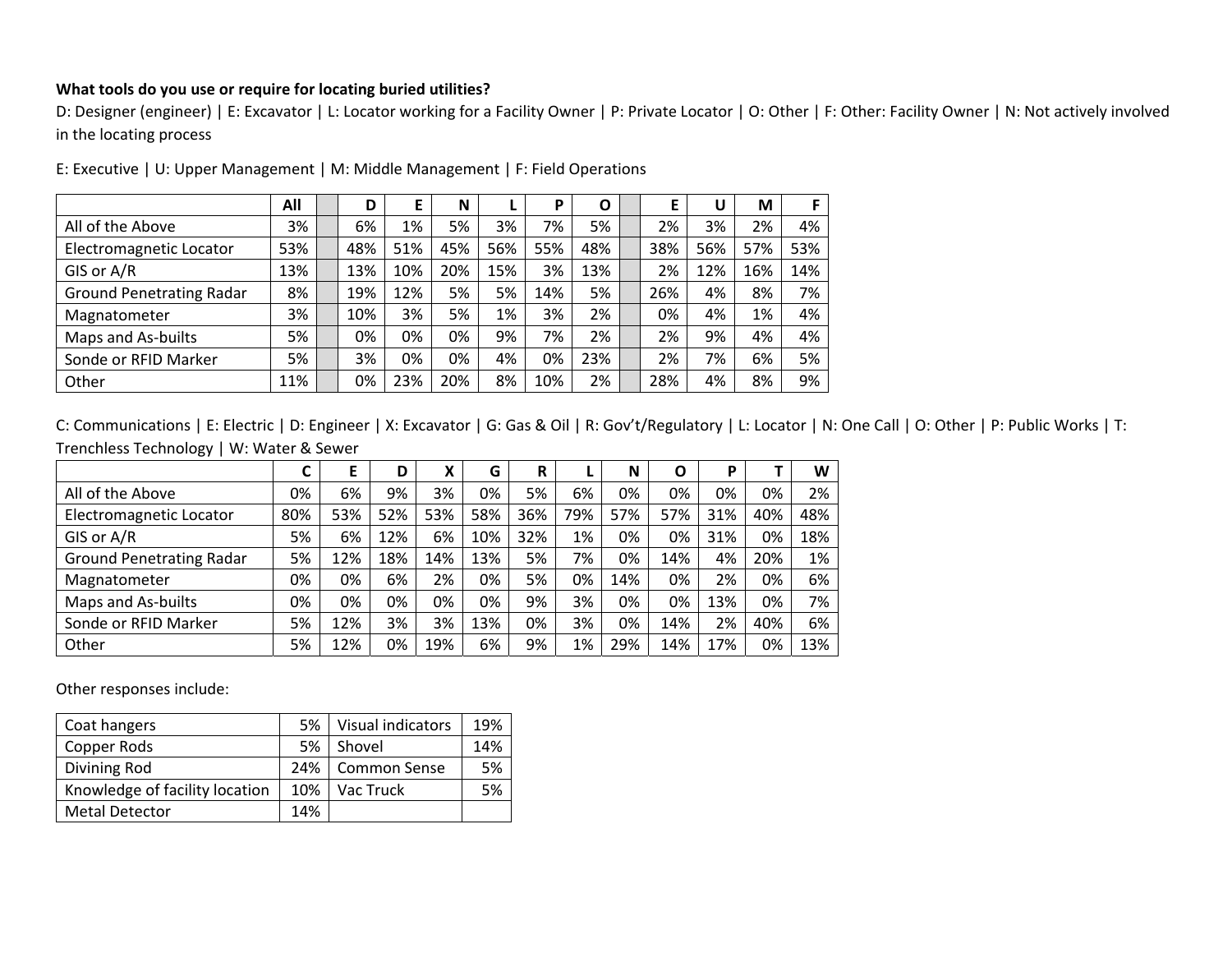## **On <sup>a</sup> monthly basis, how often must <sup>a</sup> site be relocated due to marks being destroyed?**

D: Designer (engineer) | E: Excavator | L: Locator working for <sup>a</sup> Facility Owner | P: Private Locator | O: Other | F: Other: Facility Owner | N: Not actively involved in the locating process

|             | All | D   |     | N   |     | D   | O   |     |     | M   |     |
|-------------|-----|-----|-----|-----|-----|-----|-----|-----|-----|-----|-----|
| 0-1 times   | 43% | 51% | 54% | 49% | 37% | 28% | 46% | 71% | 46% | 41% | 36% |
| 2-5 times   | 40% | 38% | 39% | 34% | 43% | 45% | 38% | 21% | 42% | 40% | 45% |
| 5-10 times  | 9%  | 8%  | 3%  | 14% | 12% | 14% | 7%  | 5%  | 8%  | 10% | 12% |
| $10+$ times | 7%  | 3%  | 5%  | 3%  | 9%  | 14% | 10% | 3%  | 4%  | 9%  | 7%  |

E: Executive | U: Upper Management | M: Middle Management | F: Field Operations

|             |     | E   | D   | x   | G   | R   |     | N   | O   | D   |     | W   |
|-------------|-----|-----|-----|-----|-----|-----|-----|-----|-----|-----|-----|-----|
| 0-1 times   | 30% | 35% | 46% | 55% | 41% | 65% | 11% | 36% | 63% | 55% | 33% | 50% |
| 2-5 times   | 48% | 35% | 41% | 36% | 41% | 29% | 59% | 45% | 19% | 38% | 67% | 34% |
| 5-10 times  | 0%  | 15% | 5%  | 5%  | 16% | 3%  | 21% | 0%  | 19% | 6%  | 0%  | 6%  |
| $10+$ times | 22% | 15% | 8%  | 4%  | 3%  | 3%  | 8%  | 18% | 0%  | 2%  | 0%  | 10% |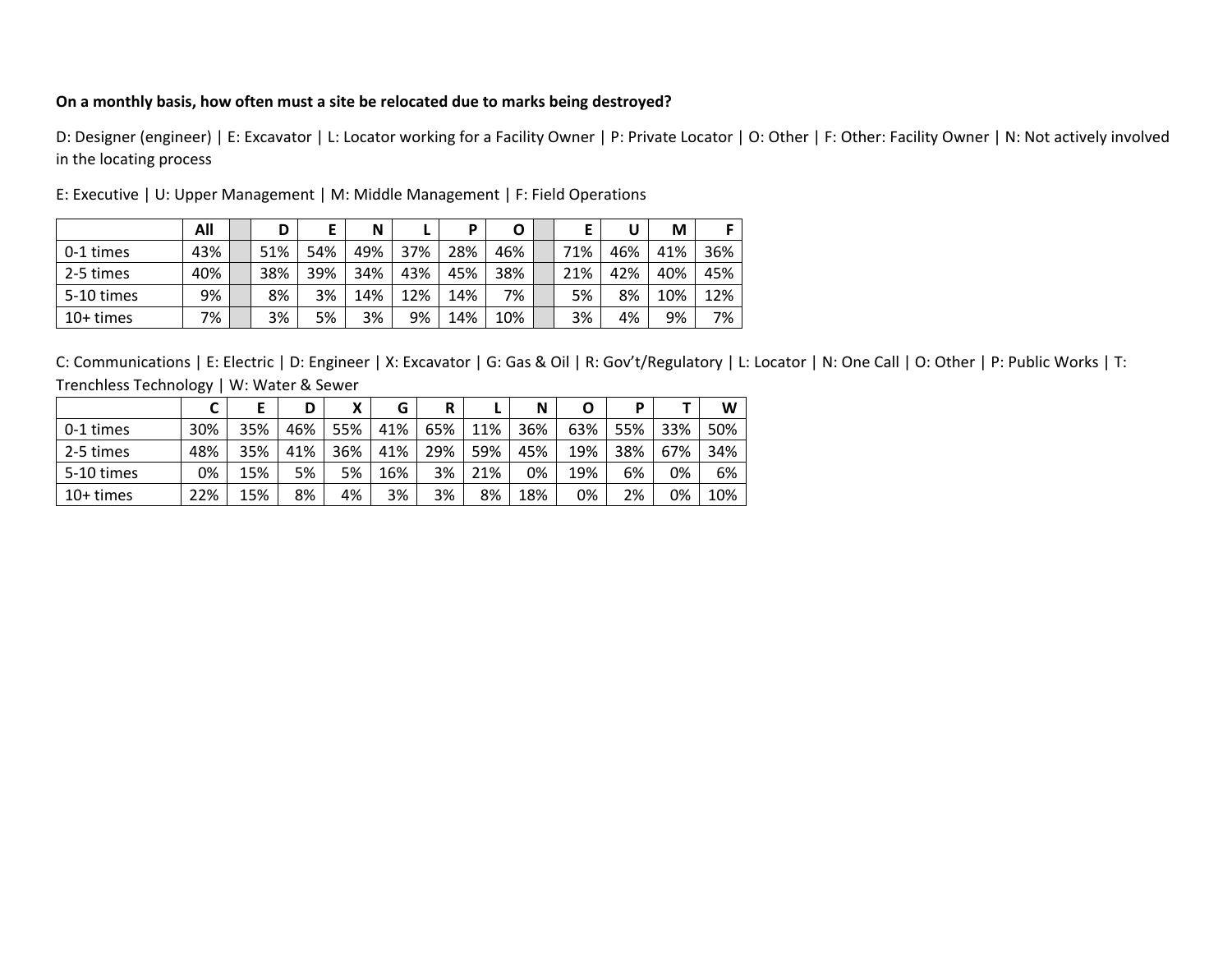## **On <sup>a</sup> monthly basis, how often does <sup>a</sup> ticket cover <sup>a</sup> seemingly unnecessarily broad area?**

D: Designer (engineer) | E: Excavator | L: Locator working for <sup>a</sup> Facility Owner | P: Private Locator | O: Other | F: Other: Facility Owner | N: Not actively involved in the locating process

|             | All | D   | E   | N   |     | D   | O   |     |     | М   |     |
|-------------|-----|-----|-----|-----|-----|-----|-----|-----|-----|-----|-----|
| 0-1 times   | 34% | 43% | 68% | 18% | 27% | 22% | 32% | 71% | 44% | 42% | 28% |
| 2-5 times   | 36% | 24% | 23% | 55% | 26% | 22% | 25% | 24% | 26% | 22% | 27% |
| 5-10 times  | 7%  | 16% | 4%  | 18% | 14% | 11% | 10% | 0%  | 11% | 7%  | 15% |
| $10+$ times | 23% | 16% | 4%  | 9%  | 33% | 44% | 32% | 5%  | 19% | 29% | 30% |

E: Executive | U: Upper Management | M: Middle Management | F: Field Operations

|            |     |     | D   | X   | G   | R   |     | N   | O   | D   |     | W   |
|------------|-----|-----|-----|-----|-----|-----|-----|-----|-----|-----|-----|-----|
| 0-1 times  | 33% | 32% | 47% | 60% | 27% | 71% | 4%  | 18% | 67% | 55% | 83% | 34% |
| 2-5 times  | 13% | 37% | 19% | 32% | 27% | 13% | 18% | 18% | 13% | 21% | 17% | 38% |
| 5-10 times | 0%  | 11% | 11% | 5%  | 3%  | 13% | 17% | 9%  | 20% | 15% | 0%  | 11% |
| 10+ times  | 54% | 21% | 22% | 3%  | 42% | 3%  | 61% | 55% | 0%  | 9%  | 0%  | 16% |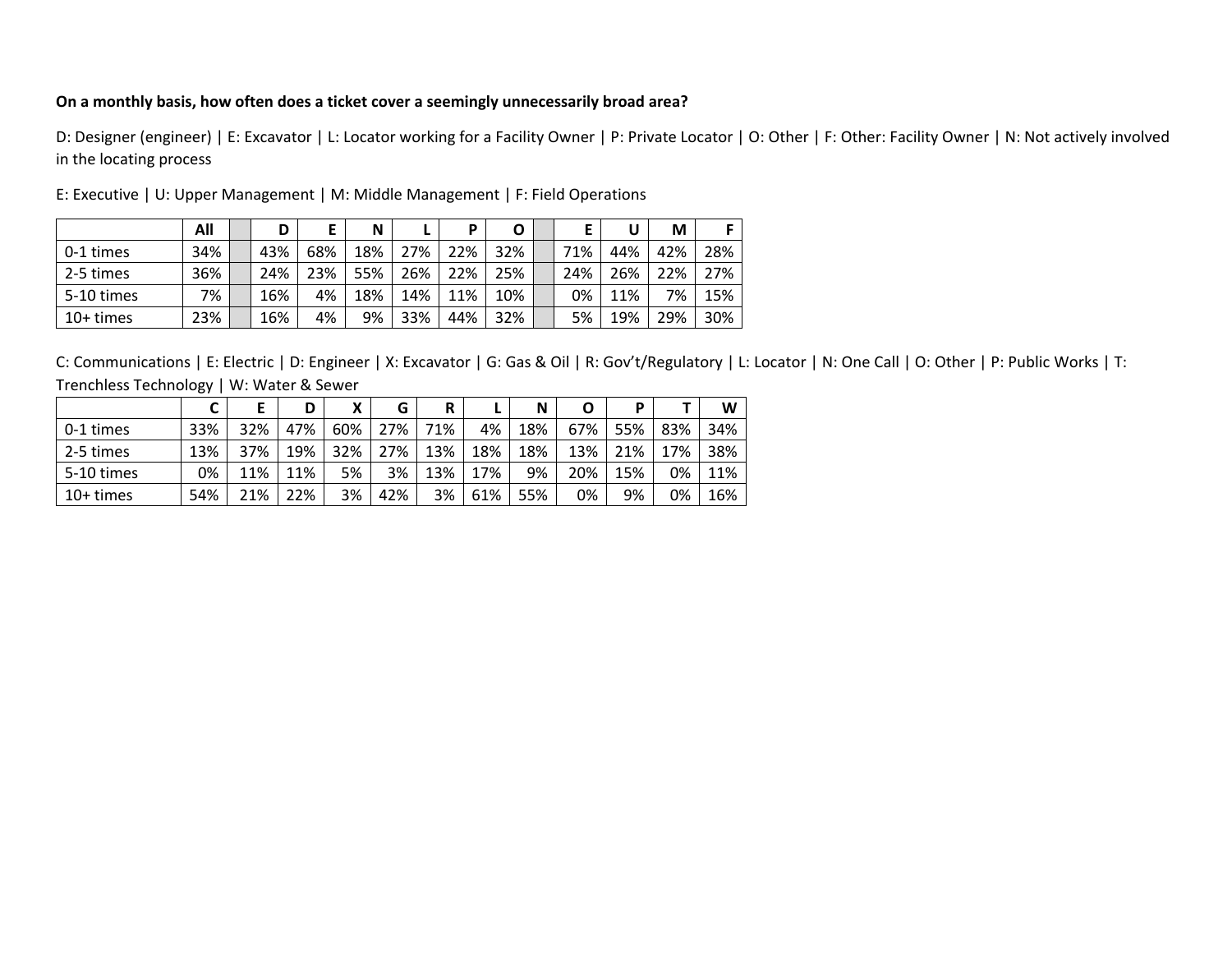## ?On a monthly basis, how many times does a job site need to be relocated because the ticket has expired

D: Designer (engineer) | E: Excavator | L: Locator working for <sup>a</sup> Facility Owner | P: Private Locator | O: Other | F: Other: Facility Owner | N: Not actively involved in the locating process

|                                  | All | D   |     | N   |     | D   | O   |     |     | M   | E.  |
|----------------------------------|-----|-----|-----|-----|-----|-----|-----|-----|-----|-----|-----|
| 0-1 times                        | 47% | 61% | 63% | 61% | 34% | 29% | 39% | 81% | 46% | 39% | 36% |
| 2-5 times                        | 41% | 21% | 25% | 21% | 43% | 32% | 31% | 11% | 32% | 40% | 38% |
| 5-10 times                       | 2%  | 9%  | 3%  | 6%  | 12% | 18% | 10% | 4%  | 9%  | 8%  | 13% |
| $10+$ times                      | 7%  | 6%  | 4%  | 6%  | 10% | 18% | 11% | 4%  | 9%  | 9%  | 10% |
| Tickets don't expire in my state | 2%  | 3%  | 3%  | 6%  | 1%  | 4%  | 8%  | 2%  | 3%  | 3%  | 3%  |

E: Executive | U: Upper Management | M: Middle Management | F: Field Operations

|                                  |     |     | D   | Χ   | G   | R   |     | N   | O   | D   |     | W   |
|----------------------------------|-----|-----|-----|-----|-----|-----|-----|-----|-----|-----|-----|-----|
| 0-1 times                        | 42% | 40% | 47% | 66% | 30% | 70% | 28% | 11% | 60% | 32% | 83% | 47% |
| 2-5 times                        | 29% | 40% | 24% | 18% | 42% | 17% | 44% | 44% | 27% | 51% | 17% | 35% |
| 5-10 times                       | 13% | 10% | 15% | 5%  | 12% | 7%  | 11% | 0%  | 0%  | 15% | 0%  | 8%  |
| $10+$ times                      | 13% | 5%  | 9%  | 5%  | 12% | 0%  | 14% | 44% | 0%  | 2%  | 0%  | 10% |
| Tickets don't expire in my state | 4%  | 5%  | 6%  | 5%  | 3%  | 7%  | 3%  | 0%  | 13% | 0%  | 0%  | 0%  |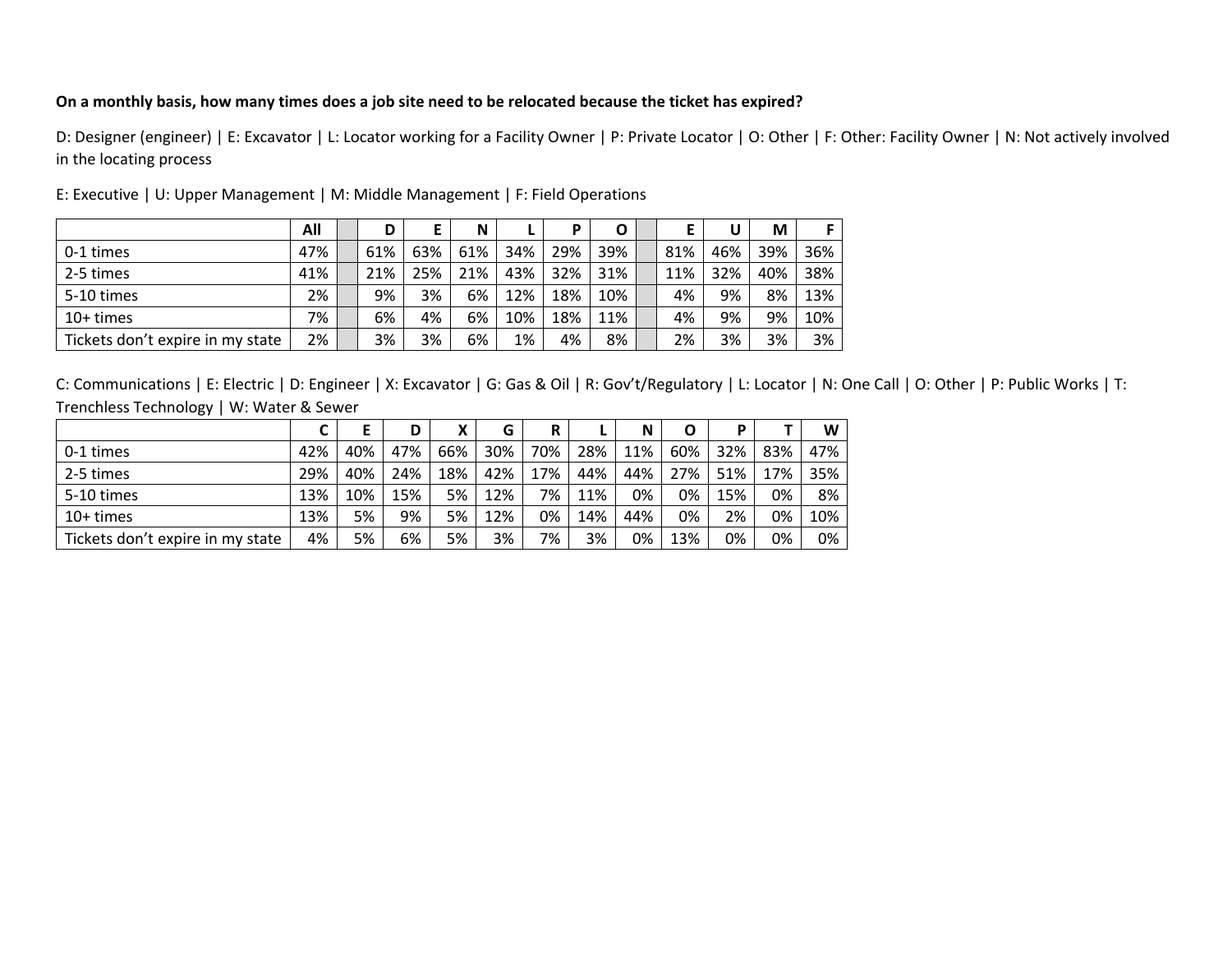## **On <sup>a</sup> monthly basis, how often are utilities mismarked?**

D: Designer (engineer) | E: Excavator | L: Locator working for <sup>a</sup> Facility Owner | P: Private Locator | O: Other | F: Other: Facility Owner | N: Not actively involved in the locating process

|             | All | D   | Е   | N   |     | D   | O   |     | U   | M   |     |
|-------------|-----|-----|-----|-----|-----|-----|-----|-----|-----|-----|-----|
| 0-1 times   | 50% | 51% | 39% | 60% | 66% | 46% | 44% | 60% | 46% | 56% | 57% |
| 2-5 times   | 40% | 38% | 38% | 23% | 25% | 25% | 30% | 28% | 34% | 29% | 28% |
| 5-10 times  | 5%  | 3%  | 12% | 9%  | 5%  | 11% | 8%  | 2%  | 7%  | 8%  | 9%  |
| $10+$ times | 5%  | 8%  | 11% | 9%  | 4%  | 18% | 18% | 11% | 12% | 7%  | 6%  |

E: Executive | U: Upper Management | M: Middle Management | F: Field Operations

|             |     |     | D   | X   | G   | R   |     | N   | O   | D   |     | W   |
|-------------|-----|-----|-----|-----|-----|-----|-----|-----|-----|-----|-----|-----|
| 0-1 times   | 46% | 35% | 56% | 42% | 45% | 70% | 39% | 45% | 80% | 75% | 33% | 67% |
| 2-5 times   | 25% | 35% | 25% | 41% | 27% | 21% | 44% | 18% | 13% | 17% | 33% | 25% |
| 5-10 times  | 13% | 20% | 3%  | 7%  | 15% | 3%  | 10% | 18% | 7%  | 2%  | 17% | 5%  |
| $10+$ times | 17% | 10% | 17% | 11% | 12% | 6%  | 7%  | 18% | 0%  | 6%  | 17% | 3%  |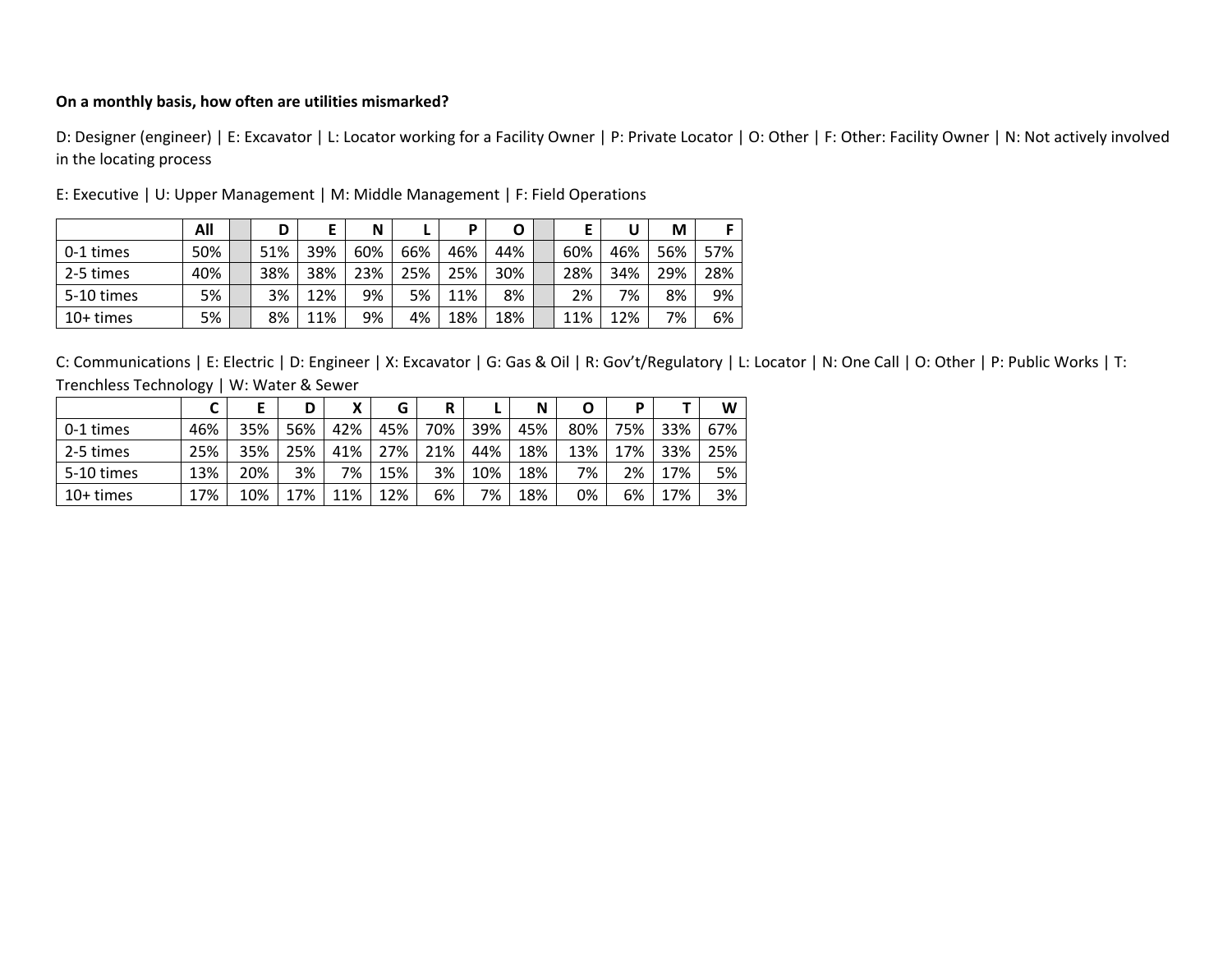| All                                     | $\mathbf{1}$ | $\overline{2}$ | 3   | 4              | 5   | 6   | $\overline{7}$ | 8   | 9   | 10  |
|-----------------------------------------|--------------|----------------|-----|----------------|-----|-----|----------------|-----|-----|-----|
| Lack of training                        | 50%          | 15%            | 12% | 7%             | 7%  | 3%  | 3%             | 2%  | 1%  | 0%  |
| Understaffing                           | 10%          | 10%            | 7%  | 4%             | 3%  | 7%  | 7%             | 45% | 5%  | 1%  |
| Insufficient technology                 | 5%           | 39%            | 13% | 13%            | 9%  | 8%  | 3%             | 4%  | 3%  | 1%  |
| Unlocatable utilities                   | 19%          | 8%             | 9%  | 11%            | 8%  | 34% | 5%             | 4%  | 1%  | 0%  |
| Over-congestion                         | 7%           | 12%            | 10% | 42%            | 12% | 8%  | 6%             | 2%  | 0%  | 0%  |
| Deeper utilities                        | 2%           | 5%             | 5%  | 7%             | 39% | 16% | 13%            | 9%  | 3%  | 0%  |
| Shrinking easements and right of ways   | 3%           | 7%             | 37% | 8%             | 11% | 14% | 8%             | 6%  | 4%  | 0%  |
| Insufficient legislation or enforcement | 4%           | 2%             | 4%  | 5%             | 6%  | 6%  | 46%            | 15% | 9%  | 1%  |
| Aging Workforce                         | 0%           | 1%             | 1%  | 1%             | 3%  | 2%  | 7%             | 9%  | 68% | 5%  |
| Other                                   | 1%           | 1%             | 0%  | 1%             | 1%  | 0%  | 2%             | 1%  | 4%  | 88% |
|                                         |              |                |     |                |     |     |                |     |     |     |
| <b>Engineer</b>                         | $\mathbf{1}$ | $\overline{2}$ | 3   | $\overline{4}$ | 5   | 6   | $\overline{7}$ | 8   | 9   | 10  |
| Lack of training                        | 53%          | 12%            | 19% | 2%             | 7%  | 0%  | 2%             | 0%  | 0%  | 0%  |
| Understaffing                           | 5%           | 15%            | 5%  | 9%             | 0%  | 4%  | 7%             | 30% | 10% | 2%  |
| Insufficient technology                 | 5%           | 32%            | 5%  | 19%            | 9%  | 11% | 4%             | 2%  | 4%  | 0%  |
| Unlocatable utilities                   | 23%          | 2%             | 10% | 14%            | 9%  | 22% | 7%             | 2%  | 0%  | 2%  |
| Over-congestion                         | 5%           | 20%            | 7%  | 28%            | 16% | 9%  | 4%             | 2%  | 0%  | 0%  |
| Deeper utilities                        | 0%           | 7%             | 10% | 2%             | 27% | 18% | 13%            | 9%  | 2%  | 0%  |
| Shrinking easements and right of ways   | 5%           | 2%             | 36% | 12%            | 9%  | 16% | 4%             | 2%  | 2%  | 2%  |
| Insufficient legislation or enforcement | 3%           | 2%             | 2%  | 5%             | 11% | 4%  | 39%            | 17% | 2%  | 0%  |
| Aging Workforce                         | 0%           | 2%             | 0%  | 0%             | 0%  | 2%  | 2%             | 15% | 54% | 6%  |
| Other                                   | 0%           | 0%             | 0%  | 0%             | 0%  | 0%  | 2%             | 4%  | 6%  | 67% |
|                                         |              |                |     |                |     |     |                |     |     |     |
| <b>Excavator</b>                        | $\mathbf{1}$ | $\overline{2}$ | 3   | $\overline{4}$ | 5   | 6   | $\overline{7}$ | 8   | 9   | 10  |
| Lack of training                        | 53%          | 10%            | 14% | 4%             | 8%  | 5%  | 2%             | 0%  | 1%  | 0%  |
| Understaffing                           | 8%           | 8%             | 8%  | 3%             | 5%  | 6%  | 7%             | 44% | 5%  | 2%  |
| Insufficient technology                 | 6%           | 42%            | 13% | 12%            | 8%  | 7%  | 2%             | 5%  | 3%  | 0%  |
| Unlocatable utilities                   | 21%          | 8%             | 7%  | 11%            | 4%  | 39% | 5%             | 2%  | 1%  | 0%  |
| Over-congestion                         | 8%           | 11%            | 5%  | 49%            | 7%  | 8%  | 7%             | 2%  | 0%  | 0%  |
| Deeper utilities                        | 1%           | 7%             | 5%  | 7%             | 41% | 13% | 13%            | 6%  | 2%  | 0%  |

Rank the risk these locating issues pose to damage prevention of underground utilities (excluding failure to locate or unreported damage).

| Understaffing                           | 5%  | 15% | 5%  | 9%  | 0%  | 4%  | 7%  | 30% | 10% | 2%  |
|-----------------------------------------|-----|-----|-----|-----|-----|-----|-----|-----|-----|-----|
| Insufficient technology                 | 5%  | 32% | 5%  | 19% | 9%  | 11% | 4%  | 2%  | 4%  | 0%  |
| Unlocatable utilities                   | 23% | 2%  | 10% | 14% | 9%  | 22% | 7%  | 2%  | 0%  | 2%  |
| Over-congestion                         | 5%  | 20% | 7%  | 28% | 16% | 9%  | 4%  | 2%  | 0%  | 0%  |
| Deeper utilities                        | 0%  | 7%  | 10% | 2%  | 27% | 18% | 13% | 9%  | 2%  | 0%  |
| Shrinking easements and right of ways   | 5%  | 2%  | 36% | 12% | 9%  | 16% | 4%  | 2%  | 2%  | 2%  |
| Insufficient legislation or enforcement | 3%  | 2%  | 2%  | 5%  | 11% | 4%  | 39% | 17% | 2%  | 0%  |
| Aging Workforce                         | 0%  | 2%  | 0%  | 0%  | 0%  | 2%  | 2%  | 15% | 54% | 6%  |
| Other                                   | 0%  | 0%  | 0%  | 0%  | 0%  | 0%  | 2%  | 4%  | 6%  | 67% |
|                                         |     |     |     |     |     |     |     |     |     |     |
|                                         |     |     |     |     |     |     |     |     |     |     |
| <b>Excavator</b>                        | 1   | 2   | 3   | 4   | 5   | 6   | 7   | 8   | 9   | 10  |
|                                         |     |     |     |     |     |     |     |     |     |     |

| Lack of training                        | 53% | 10% | 14% | 4%  | 8%  | 5%  | 2%  | 0%  | 1%  | 0% |
|-----------------------------------------|-----|-----|-----|-----|-----|-----|-----|-----|-----|----|
| Understaffing                           | 8%  | 8%  | 8%  | 3%  | 5%  | 6%  | 7%  | 44% | 5%  | 2% |
| Insufficient technology                 | 6%  | 42% | 13% | 12% | 8%  | 7%  | 2%  | 5%  | 3%  | 0% |
| Unlocatable utilities                   | 21% | 8%  | 7%  | 11% | 4%  | 39% | 5%  | 2%  | 1%  | 0% |
| Over-congestion                         | 8%  | 11% | 5%  | 49% | 7%  | 8%  | 7%  | 2%  | 0%  | 0% |
| Deeper utilities                        | 1%  | 7%  | 5%  | 7%  | 41% | 13% | 13% | 6%  | 2%  | 0% |
| Shrinking easements and right of ways   | 3%  | 7%  | 38% | 6%  | 14% | 11% | 7%  | 6%  | 6%  | 0% |
| Insufficient legislation or enforcement | 1%  | 3%  | 5%  | 4%  | 4%  | 3%  | 46% | 18% | 8%  | 2% |
| Aging Workforce                         | 0%  | 2%  | 2%  | 1%  | 3%  | 3%  | 3%  | 9%  | 65% | 6% |
|                                         |     |     |     |     |     |     |     |     |     |    |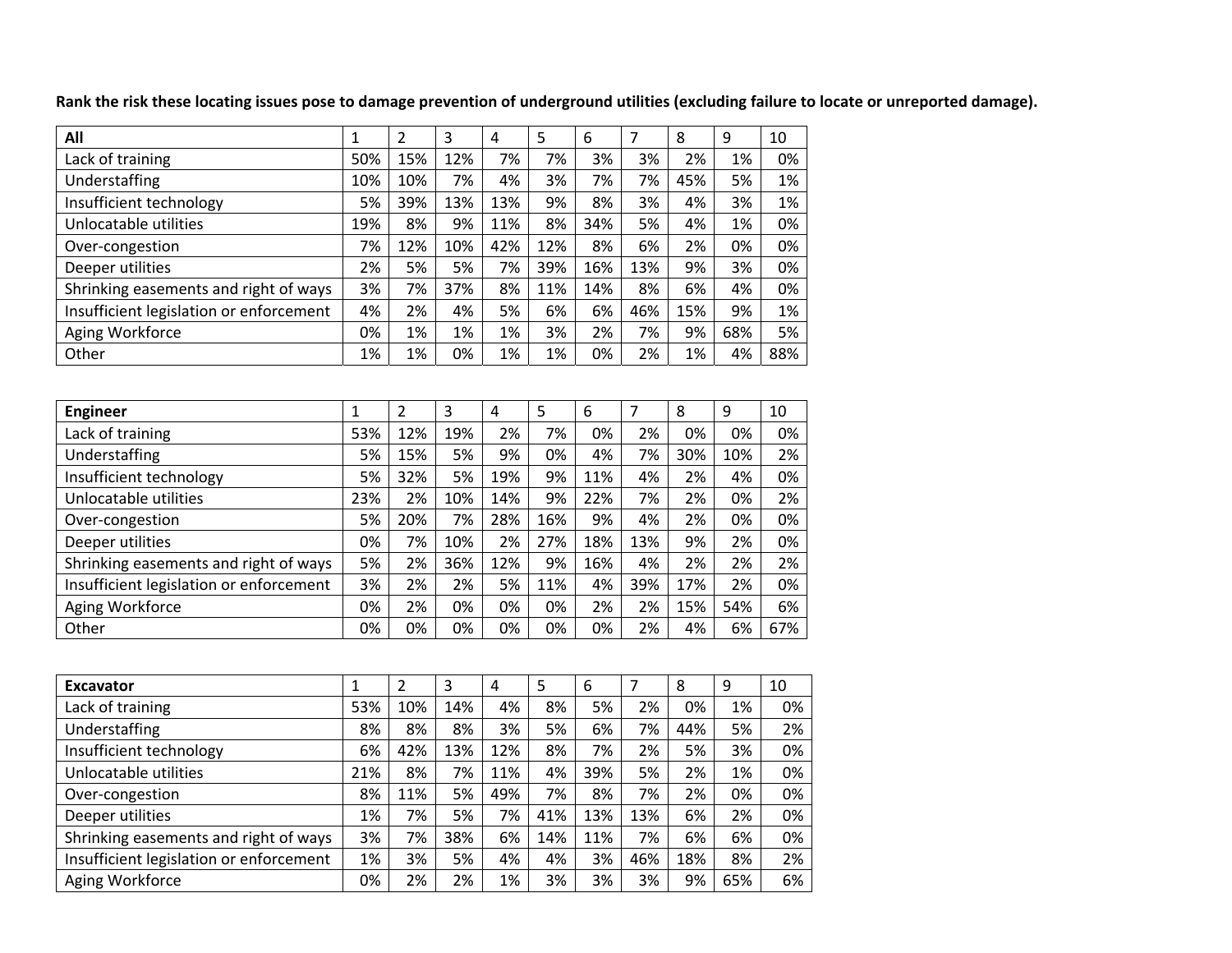| Other                                   | 0%  | 1%  | 1%  | 0%  | 1%  | 0%  | 2%  | 2%  | 2%  | 83% |
|-----------------------------------------|-----|-----|-----|-----|-----|-----|-----|-----|-----|-----|
| Not engaged in locate process           | 1   | 2   | 3   | 4   | 5   | 6   | 7   | 8   | 9   | 10  |
| Lack of training                        | 53% | 15% | 7%  | 9%  | 7%  | 2%  | 0%  | 2%  | 0%  | 0%  |
| Understaffing                           | 5%  | 10% | 12% | 5%  | 2%  | 4%  | 2%  | 45% | 0%  | 2%  |
| Insufficient technology                 | 5%  | 46% | 12% | 9%  | 2%  | 4%  | 7%  | 2%  | 0%  | 4%  |
| Unlocatable utilities                   | 20% | 5%  | 10% | 5%  | 7%  | 38% | 2%  | 0%  | 4%  | 0%  |
| Over-congestion                         | 5%  | 7%  | 7%  | 51% | 7%  | 9%  | 0%  | 0%  | 2%  | 0%  |
| Deeper utilities                        | 0%  | 2%  | 0%  | 5%  | 42% | 13% | 4%  | 13% | 8%  | 0%  |
| Shrinking easements and right of ways   | 5%  | 2%  | 43% | 5%  | 9%  | 4%  | 13% | 6%  | 2%  | 0%  |
| Insufficient legislation or enforcement | 5%  | 2%  | 0%  | 0%  | 7%  | 9%  | 43% | 9%  | 10% | 0%  |
| Aging Workforce                         | 0%  | 0%  | 2%  | 0%  | 5%  | 2%  | 11% | 6%  | 50% | 6%  |
| Other                                   | 0%  | 5%  | 0%  | 2%  | 0%  | 0%  | 2%  | 0%  | 4%  | 67% |

| <b>Locator working for Facility Owner</b> | 1   | 2   | 3   | 4   | 5   | 6   |     | 8   | 9   | 10  |
|-------------------------------------------|-----|-----|-----|-----|-----|-----|-----|-----|-----|-----|
| Lack of training                          | 44% | 16% | 10% | 9%  | 6%  | 4%  | 4%  | 3%  | 1%  | 1%  |
| Understaffing                             | 11% | 9%  | 6%  | 4%  | 1%  | 11% | 8%  | 43% | 5%  | 0%  |
| Insufficient technology                   | 5%  | 35% | 16% | 12% | 11% | 9%  | 3%  | 3%  | 2%  | 1%  |
| Unlocatable utilities                     | 20% | 9%  | 10% | 9%  | 10% | 30% | 5%  | 5%  | 1%  | 0%  |
| Over-congestion                           | 7%  | 13% | 13% | 36% | 16% | 6%  | 4%  | 2%  | 0%  | 0%  |
| Deeper utilities                          | 3%  | 5%  | 6%  | 9%  | 35% | 15% | 13% | 9%  | 3%  | 0%  |
| Shrinking easements and right of ways     | 4%  | 9%  | 33% | 9%  | 11% | 15% | 7%  | 6%  | 2%  | 0%  |
| Insufficient legislation or enforcement   | 5%  | 2%  | 4%  | 7%  | 6%  | 7%  | 43% | 15% | 7%  | 1%  |
| Aging Workforce                           | 0%  | 1%  | 2%  | 2%  | 2%  | 2%  | 6%  | 9%  | 69% | 4%  |
| Other                                     | 1%  | 1%  | 0%  | 2%  | 1%  | 0%  | 1%  | 0%  | 3%  | 86% |

| <b>Private Locator</b>                  | 1   | $\overline{2}$ | 3   | 4   | 5   | 6   | 7   | 8   | 9   | 10  |
|-----------------------------------------|-----|----------------|-----|-----|-----|-----|-----|-----|-----|-----|
| Lack of training                        | 51% | 14%            | 10% | 7%  | 4%  | 4%  | 1%  | 1%  | 3%  | 0%  |
| Understaffing                           | 10% | 13%            | 6%  | 4%  | 4%  | 1%  | 3%  | 47% | 3%  | 1%  |
| Insufficient technology                 | 6%  | 42%            | 10% | 14% | 10% | 7%  | 1%  | 3%  | 1%  | 1%  |
| Unlocatable utilities                   | 10% | 7%             | 10% | 7%  | 10% | 38% | 4%  | 7%  | 0%  | 0%  |
| Over-congestion                         | 7%  | 6%             | 13% | 42% | 6%  | 8%  | 11% | 1%  | 0%  | 0%  |
| Deeper utilities                        | 4%  | 1%             | 4%  | 7%  | 44% | 14% | 8%  | 9%  | 0%  | 0%  |
| Shrinking easements and right of ways   | 0%  | 9%             | 40% | 8%  | 6%  | 12% | 7%  | 7%  | 4%  | 1%  |
| Insufficient legislation or enforcement | 4%  | 3%             | 3%  | 1%  | 4%  | 5%  | 47% | 9%  | 12% | 1%  |
| Aging Workforce                         | 3%  | 0%             | 0%  | 3%  | 3%  | 1%  | 8%  | 4%  | 62% | 5%  |
| Other                                   | 1%  | 1%             | 0%  | 0%  | 3%  | 0%  | 0%  | 1%  | 4%  | 77% |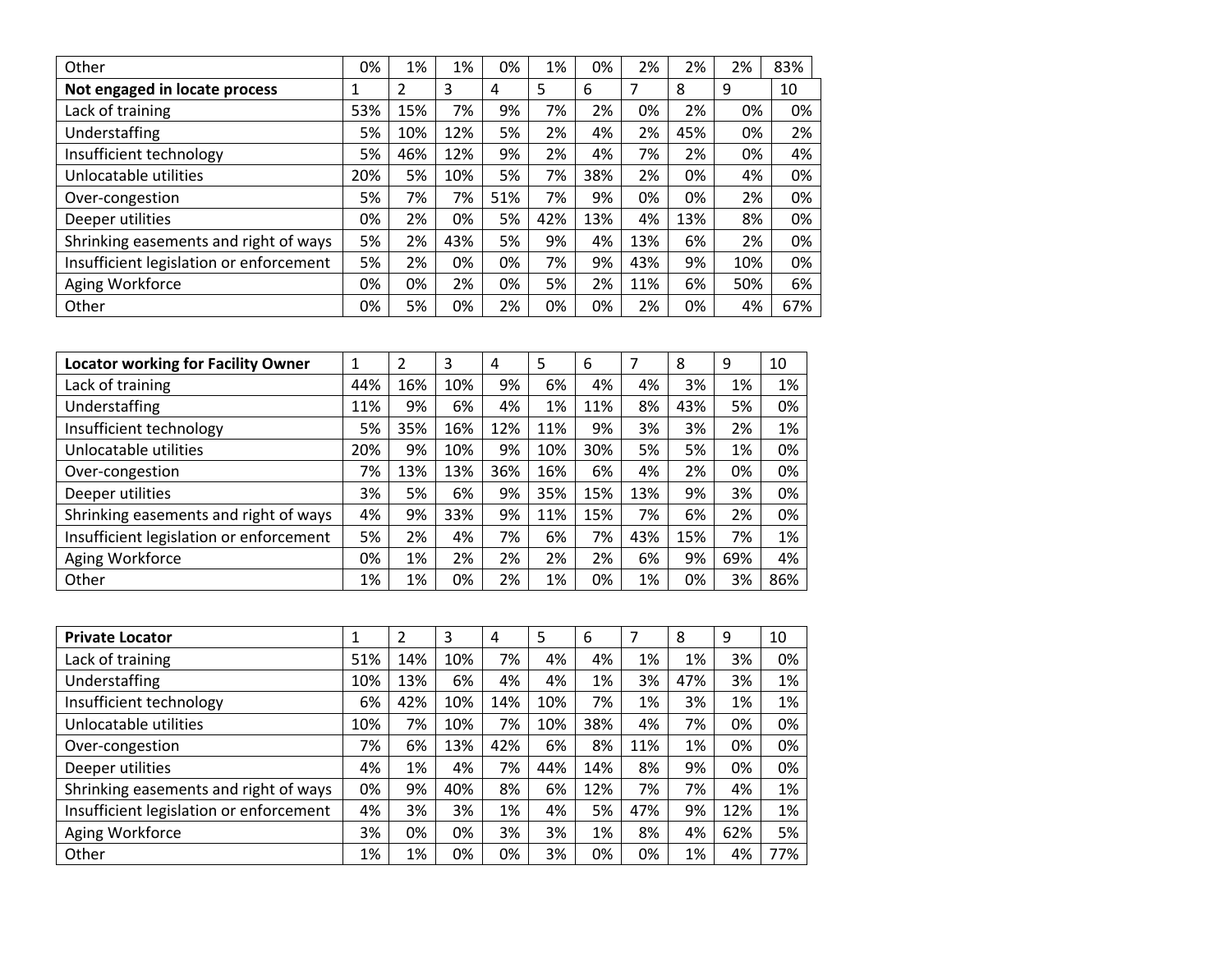| Other                                   | 1   | 2   | 3   | 4   | 5   | 6   | 7   | 8   | 9   | 10  |
|-----------------------------------------|-----|-----|-----|-----|-----|-----|-----|-----|-----|-----|
| Lack of training                        | 57% | 23% | 6%  | 3%  | 3%  | 0%  | 0%  | 0%  | 3%  | 0%  |
| Understaffing                           | 20% | 13% | 9%  | 0%  | 3%  | 3%  | 6%  | 30% | 3%  | 0%  |
| Insufficient technology                 | 0%  | 39% | 13% | 12% | 3%  | 9%  | 0%  | 8%  | 5%  | 0%  |
| Unlocatable utilities                   | 10% | 6%  | 9%  | 24% | 9%  | 20% | 3%  | 3%  | 3%  | 0%  |
| Over-congestion                         | 3%  | 10% | 9%  | 30% | 21% | 6%  | 3%  | 5%  | 0%  | 0%  |
| Deeper utilities                        | 3%  | 0%  | 0%  | 3%  | 29% | 20% | 17% | 8%  | 3%  | 0%  |
| Shrinking easements and right of ways   | 0%  | 3%  | 31% | 9%  | 9%  | 17% | 3%  | 5%  | 8%  | 0%  |
| Insufficient legislation or enforcement | 3%  | 0%  | 9%  | 3%  | 6%  | 6%  | 36% | 14% | 5%  | 0%  |
| Aging Workforce                         | 0%  | 0%  | 3%  | 3%  | 3%  | 0%  | 14% | 5%  | 47% | 3%  |
| Other                                   | 0%  | 0%  | 0%  | 0%  | 0%  | 3%  | 0%  | 0%  | 0%  | 72% |

| <b>Executive</b>                        | 1   | 2   | 3   | 4   | 5   | 6   |     | 8   | 9   | 10  |
|-----------------------------------------|-----|-----|-----|-----|-----|-----|-----|-----|-----|-----|
| Lack of training                        | 59% | 11% | 13% | 3%  | 3%  | 2%  | 4%  | 0%  | 1%  | 0%  |
| Understaffing                           | 3%  | 8%  | 2%  | 6%  | 2%  | 6%  | 6%  | 51% | 4%  | 1%  |
| Insufficient technology                 | 7%  | 47% | 13% | 11% | 9%  | 3%  | 4%  | 1%  | 0%  | 0%  |
| Unlocatable utilities                   | 13% | 6%  | 6%  | 9%  | 5%  | 44% | 4%  | 1%  | 1%  | 1%  |
| Over-congestion                         | 5%  | 10% | 2%  | 50% | 12% | 9%  | 4%  | 1%  | 0%  | 0%  |
| Deeper utilities                        | 5%  | 3%  | 10% | 6%  | 42% | 14% | 7%  | 4%  | 1%  | 0%  |
| Shrinking easements and right of ways   | 5%  | 6%  | 46% | 6%  | 9%  | 6%  | 4%  | 3%  | 6%  | 1%  |
| Insufficient legislation or enforcement | 0%  | 5%  | 5%  | 2%  | 5%  | 5%  | 49% | 13% | 6%  | 1%  |
| Aging Workforce                         | 0%  | 0%  | 0%  | 0%  | 6%  | 3%  | 1%  | 10% | 61% | 6%  |
| Other                                   | 2%  | 0%  | 0%  | 0%  | 0%  | 0%  | 3%  | 1%  | 6%  | 74% |

| <b>Upper Management</b>                 | 1   | 2   | 3   | 4   | 5   | 6   |     | 8   | 9   | 10  |
|-----------------------------------------|-----|-----|-----|-----|-----|-----|-----|-----|-----|-----|
| Lack of training                        | 45% | 14% | 14% | 7%  | 9%  | 4%  | 2%  | 1%  | 1%  | 2%  |
| Understaffing                           | 12% | 13% | 8%  | 4%  | 1%  | 6%  | 8%  | 35% | 8%  | 0%  |
| Insufficient technology                 | 4%  | 36% | 9%  | 17% | 11% | 10% | 1%  | 5%  | 5%  | 0%  |
| Unlocatable utilities                   | 21% | 4%  | 14% | 8%  | 8%  | 31% | 5%  | 4%  | 2%  | 0%  |
| Over-congestion                         | 6%  | 15% | 8%  | 38% | 6%  | 11% | 7%  | 5%  | 0%  | 1%  |
| Deeper utilities                        | 1%  | 7%  | 4%  | 8%  | 34% | 17% | 12% | 8%  | 4%  | 0%  |
| Shrinking easements and right of ways   | 7%  | 5%  | 34% | 4%  | 17% | 10% | 8%  | 7%  | 2%  | 0%  |
| Insufficient legislation or enforcement | 2%  | 3%  | 3%  | 8%  | 7%  | 5%  | 39% | 16% | 9%  | 3%  |
| Aging Workforce                         | 1%  | 1%  | 3%  | 1%  | 2%  | 0%  | 10% | 9%  | 57% | 7%  |
| Other                                   | 0%  | 1%  | 1%  | 2%  | 2%  | 0%  | 1%  | 3%  | 4%  | 78% |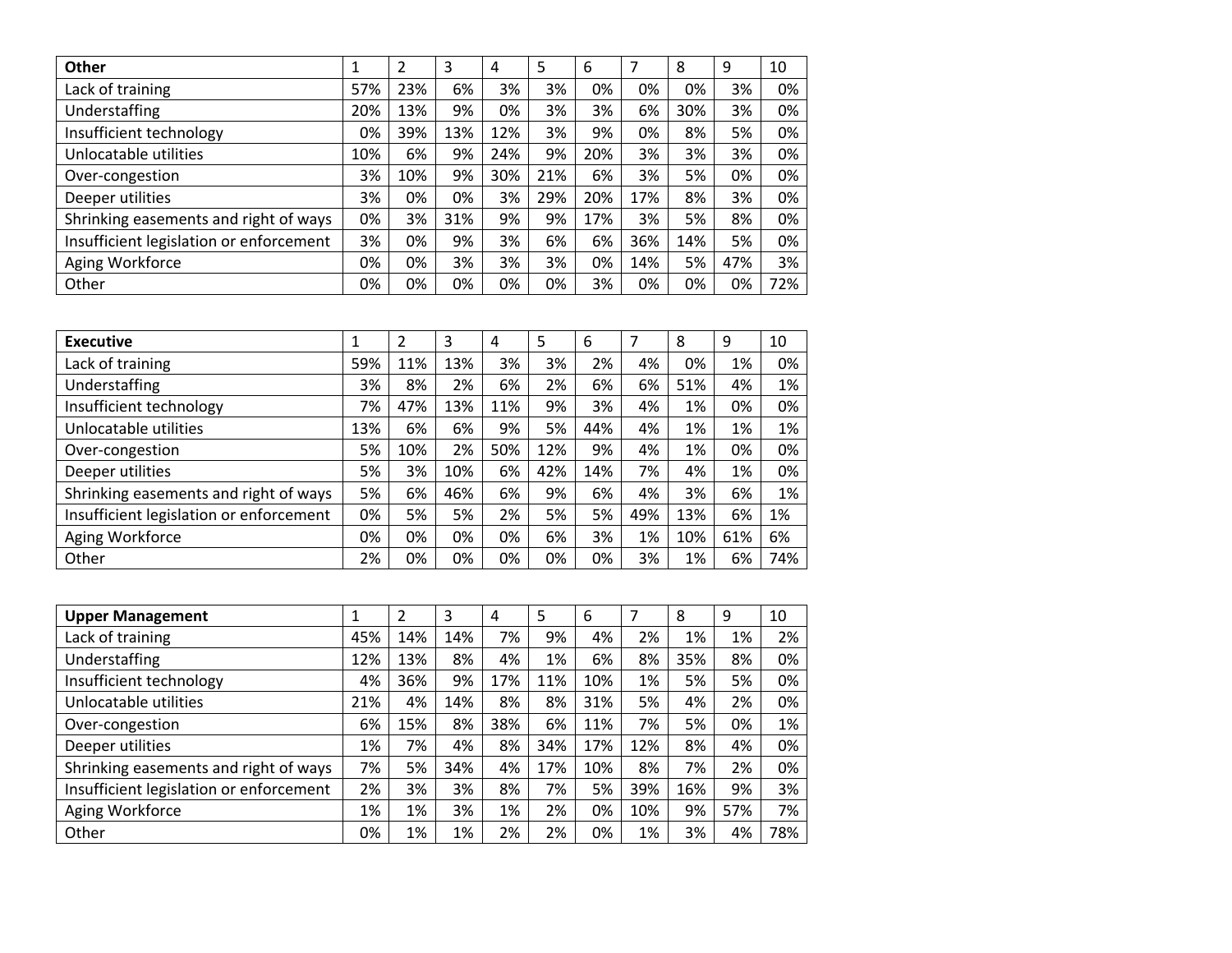| <b>Middle Management</b>                | 1   | 2   | 3   | 4   | 5   | 6   |     | 8   | 9   | 10 |
|-----------------------------------------|-----|-----|-----|-----|-----|-----|-----|-----|-----|----|
| Lack of training                        | 1   | 2   | 3   | 4   | 5   | 6   | 7   | 8   | 9   | 10 |
| <b>Understaffing</b>                    | 50% | 12% | 12% | 5%  | 7%  | 4%  | 4%  | 2%  | 2%  | 0% |
| Insufficient technology                 | 11% | 9%  | 7%  | 4%  | 4%  | 8%  | 4%  | 43% | 6%  | 1% |
| Unlocatable utilities                   | 4%  | 36% | 17% | 11% | 9%  | 8%  | 4%  | 5%  | 2%  | 2% |
| Over-congestion                         | 17% | 9%  | 10% | 10% | 11% | 28% | 6%  | 4%  | 1%  | 0% |
| Deeper utilities                        | 7%  | 14% | 11% | 40% | 13% | 5%  | 6%  | 1%  | 1%  | 0% |
| Shrinking easements and right of ways   | 1%  | 4%  | 2%  | 7%  | 36% | 18% | 14% | 10% | 2%  | 0% |
| Insufficient legislation or enforcement | 2%  | 8%  | 34% | 10% | 9%  | 17% | 6%  | 4%  | 6%  | 1% |
| Aging Workforce                         | 6%  | 1%  | 4%  | 4%  | 4%  | 5%  | 46% | 17% | 7%  | 1% |
| Other                                   | 0%  | 1%  | 1%  | 4%  | 2%  | 2%  | 6%  | 8%  | 65% | 5% |

| <b>Field Operations</b>                 | 1   | 2   | 3   | 4   | 5   | 6   | 7   | 8   | 9   | 10  |
|-----------------------------------------|-----|-----|-----|-----|-----|-----|-----|-----|-----|-----|
| Lack of training                        | 47% | 17% | 9%  | 10% | 7%  | 3%  | 2%  | 2%  | 1%  | 0%  |
| Understaffing                           | 10% | 11% | 8%  | 3%  | 4%  | 8%  | 8%  | 41% | 2%  | 2%  |
| Insufficient technology                 | 6%  | 37% | 13% | 13% | 8%  | 11% | 2%  | 3%  | 3%  | 1%  |
| Unlocatable utilities                   | 21% | 8%  | 8%  | 14% | 7%  | 30% | 5%  | 4%  | 1%  | 0%  |
| Over-congestion                         | 7%  | 9%  | 16% | 36% | 16% | 6%  | 5%  | 2%  | 1%  | 0%  |
| Deeper utilities                        | 2%  | 4%  | 7%  | 7%  | 36% | 13% | 14% | 10% | 4%  | 0%  |
| Shrinking easements and right of ways   | 1%  | 9%  | 32% | 10% | 9%  | 15% | 9%  | 9%  | 3%  | 0%  |
| Insufficient legislation or enforcement | 4%  | 2%  | 5%  | 5%  | 8%  | 8%  | 41% | 14% | 10% | 1%  |
| Aging Workforce                         | 1%  | 1%  | 1%  | 1%  | 2%  | 4%  | 7%  | 8%  | 68% | 4%  |
| Other                                   | 0%  | 0%  | 0%  | 1%  | 1%  | 1%  | 2%  | 1%  | 2%  | 87% |

| <b>Communications</b>                   | 1           |     | 2   | 3   | 4  |     | 5   | 6  |     |     |    | 8   |    | 9   | 10  |
|-----------------------------------------|-------------|-----|-----|-----|----|-----|-----|----|-----|-----|----|-----|----|-----|-----|
| Lack of training                        | 40%         |     | 23% | 11% |    | 4%  | 7%  |    | 7%  |     | 0% |     | 0% | 0%  | 0%  |
| Understaffing                           | 20%         |     | 15% | 4%  |    | 0%  | 3%  |    | 7%  |     | 3% | 28% |    | 3%  | 0%  |
| Insufficient technology                 | 12%         |     | 27% | 15% |    | 11% | 7%  |    | 0%  |     | 0% | 13% |    | 3%  | 0%  |
| Unlocatable utilities                   |             | 0%  | 8%  | 11% |    | 21% | 10% |    | 23% |     | 3% |     | 6% | 0%  | 0%  |
| Over-congestion                         | 12%         |     | 8%  | 11% |    | 39% | 10% |    | 7%  |     | 0% |     | 0% | 0%  | 0%  |
| Deeper utilities                        |             | 4%  | 0%  | 0%  |    | 0%  | 34% |    | 10% | 23% |    |     | 6% | 3%  | 0%  |
| Shrinking easements and right of ways   |             | 0%  | 4%  | 33% |    | 7%  | 0%  |    | 17% | 13% |    |     | 9% | 0%  | 0%  |
| Insufficient legislation or enforcement |             | 8%  | 4%  | 4%  |    | 4%  | 10% |    | 3%  | 32% |    |     | 9% | 6%  | 0%  |
| Aging Workforce                         |             | 0%  | 0%  | 0%  |    | 0%  | 0%  |    | 3%  |     | 3% |     | 3% | 58% | 6%  |
| Other                                   |             | 0%  | 4%  | 0%  |    | 0%  | 0%  |    | 3%  |     | 0% |     | 0% | 0%  | 65% |
| <b>Electric</b>                         | $\mathbf 1$ | 2   | 3   |     | 4  | 5   |     | 6  | 7   |     | 8  |     | 9  | 10  |     |
| Lack of training                        | 52%         | 18% |     | 4%  | 4% |     | 8%  | 0% |     | 4%  |    | 0%  | 0% | 0%  |     |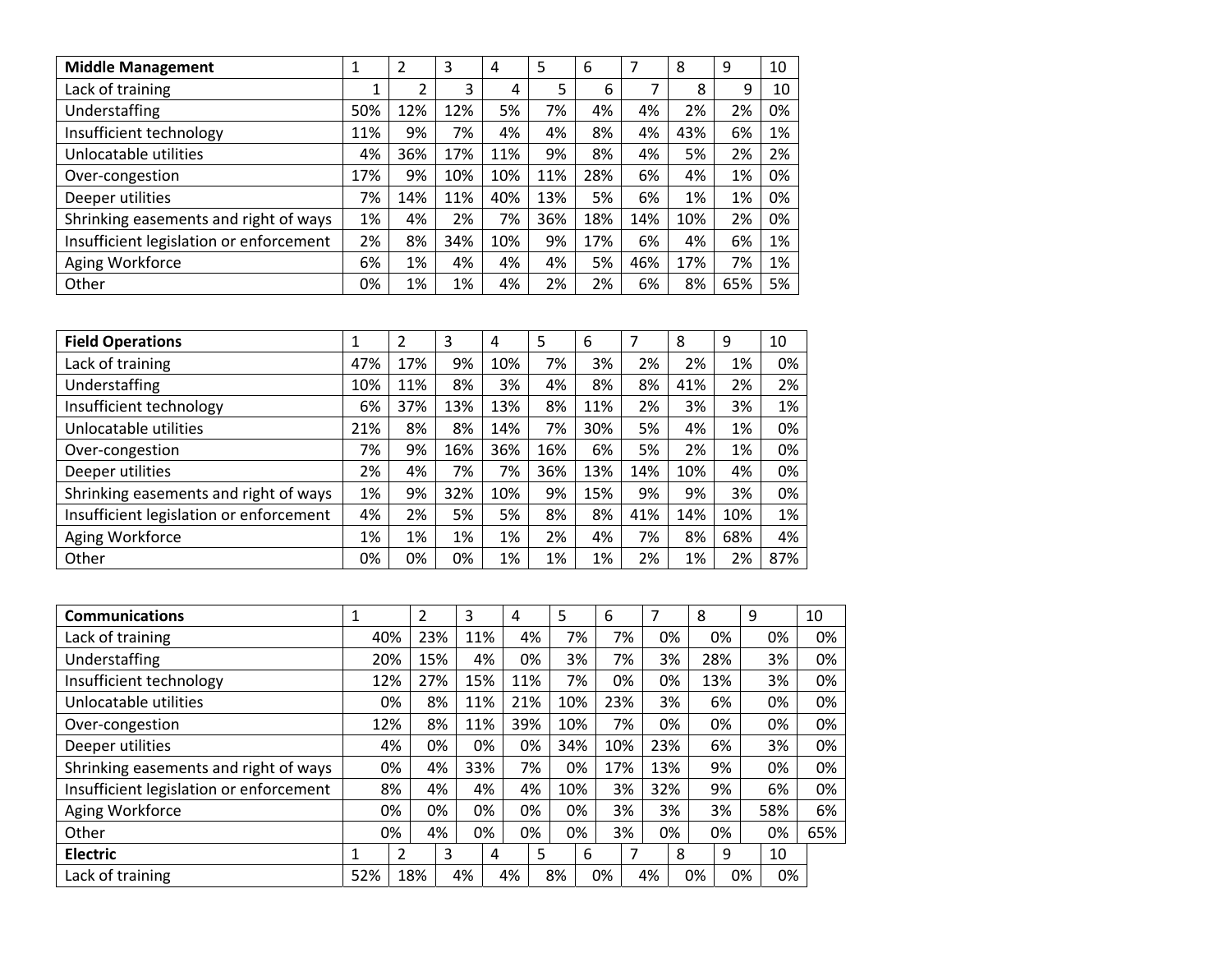| Understaffing                           | 5%  | 14% | 4%  | 4%  | 0%  | 4%  | 11% | 36% | 0%  | 0%  |
|-----------------------------------------|-----|-----|-----|-----|-----|-----|-----|-----|-----|-----|
| Insufficient technology                 | 0%  | 36% | 17% | 17% | 4%  | 8%  | 0%  | 4%  | 0%  | 0%  |
| Unlocatable utilities                   | 29% | 0%  | 9%  | 8%  | 8%  | 31% | 0%  | 0%  | 0%  | 0%  |
| Over-congestion                         | 5%  | 9%  | 13% | 38% | 12% | 4%  | 4%  | 0%  | 0%  | 0%  |
| Deeper utilities                        | 0%  | 9%  | 0%  | 0%  | 36% | 12% | 7%  | 11% | 3%  | 0%  |
| Shrinking easements and right of ways   | 5%  | 5%  | 35% | 13% | 8%  | 12% | 4%  | 4%  | 0%  | 0%  |
| Insufficient legislation or enforcement | 0%  | 0%  | 0%  | 0%  | 4%  | 8%  | 44% | 7%  | 10% | 0%  |
| Aging Workforce                         | 0%  | 0%  | 0%  | 0%  | 0%  | 0%  | 0%  | 11% | 55% | 3%  |
| Other                                   | 0%  | 0%  | 4%  | 0%  | 0%  | 0%  | 0%  | 0%  | 0%  | 63% |

| <b>Engineer</b>                         | 1   | 2   | 3   | 4   | 5   | 6   |     | 8   | 9   | 10  |
|-----------------------------------------|-----|-----|-----|-----|-----|-----|-----|-----|-----|-----|
| Lack of training                        | 49% | 13% | 17% | 0%  | 9%  | 2%  | 2%  | 2%  | 0%  | 0%  |
| Understaffing                           | 8%  | 18% | 2%  | 7%  | 0%  | 5%  | 9%  | 28% | 9%  | 2%  |
| Insufficient technology                 | 0%  | 33% | 2%  | 21% | 12% | 11% | 7%  | 2%  | 2%  | 0%  |
| Unlocatable utilities                   | 28% | 0%  | 10% | 12% | 9%  | 20% | 4%  | 2%  | 2%  | 2%  |
| Over-congestion                         | 0%  | 18% | 12% | 31% | 7%  | 14% | 4%  | 4%  | 0%  | 0%  |
| Deeper utilities                        | 0%  | 10% | 7%  | 5%  | 33% | 7%  | 18% | 7%  | 2%  | 0%  |
| Shrinking easements and right of ways   | 5%  | 3%  | 37% | 5%  | 7%  | 18% | 7%  | 4%  | 2%  | 2%  |
| Insufficient legislation or enforcement | 8%  | 3%  | 2%  | 7%  | 9%  | 7%  | 29% | 17% | 4%  | 0%  |
| Aging Workforce                         | 0%  | 0%  | 2%  | 2%  | 2%  | 2%  | 2%  | 11% | 51% | 8%  |
| Other                                   | 0%  | 0%  | 0%  | 0%  | 0%  | 0%  | 2%  | 4%  | 9%  | 65% |

| <b>Excavator</b>                        | 1   | 2   | 3   | 4   | 5   | 6   |     | 8   | 9   | 10  |
|-----------------------------------------|-----|-----|-----|-----|-----|-----|-----|-----|-----|-----|
| Lack of training                        | 60% | 9%  | 11% | 4%  | 9%  | 2%  | 1%  | 0%  | 1%  | 0%  |
| Understaffing                           | 5%  | 11% | 9%  | 0%  | 1%  | 5%  | 7%  | 47% | 6%  | 1%  |
| Insufficient technology                 | 6%  | 43% | 14% | 12% | 10% | 5%  | 2%  | 2%  | 1%  | 0%  |
| Unlocatable utilities                   | 15% | 10% | 6%  | 9%  | 4%  | 41% | 6%  | 2%  | 1%  | 0%  |
| Over-congestion                         | 6%  | 10% | 4%  | 51% | 5%  | 11% | 6%  | 2%  | 0%  | 0%  |
| Deeper utilities                        | 1%  | 5%  | 5%  | 9%  | 39% | 14% | 10% | 8%  | 2%  | 0%  |
| Shrinking easements and right of ways   | 3%  | 6%  | 41% | 5%  | 18% | 8%  | 4%  | 4%  | 6%  | 0%  |
| Insufficient legislation or enforcement | 1%  | 1%  | 5%  | 6%  | 4%  | 4%  | 49% | 14% | 6%  | 2%  |
| Aging Workforce                         | 0%  | 1%  | 1%  | 0%  | 4%  | 2%  | 4%  | 8%  | 64% | 6%  |
| Other                                   | 0%  | 0%  | 0%  | 0%  | 1%  | 0%  | 4%  | 2%  | 2%  | 79% |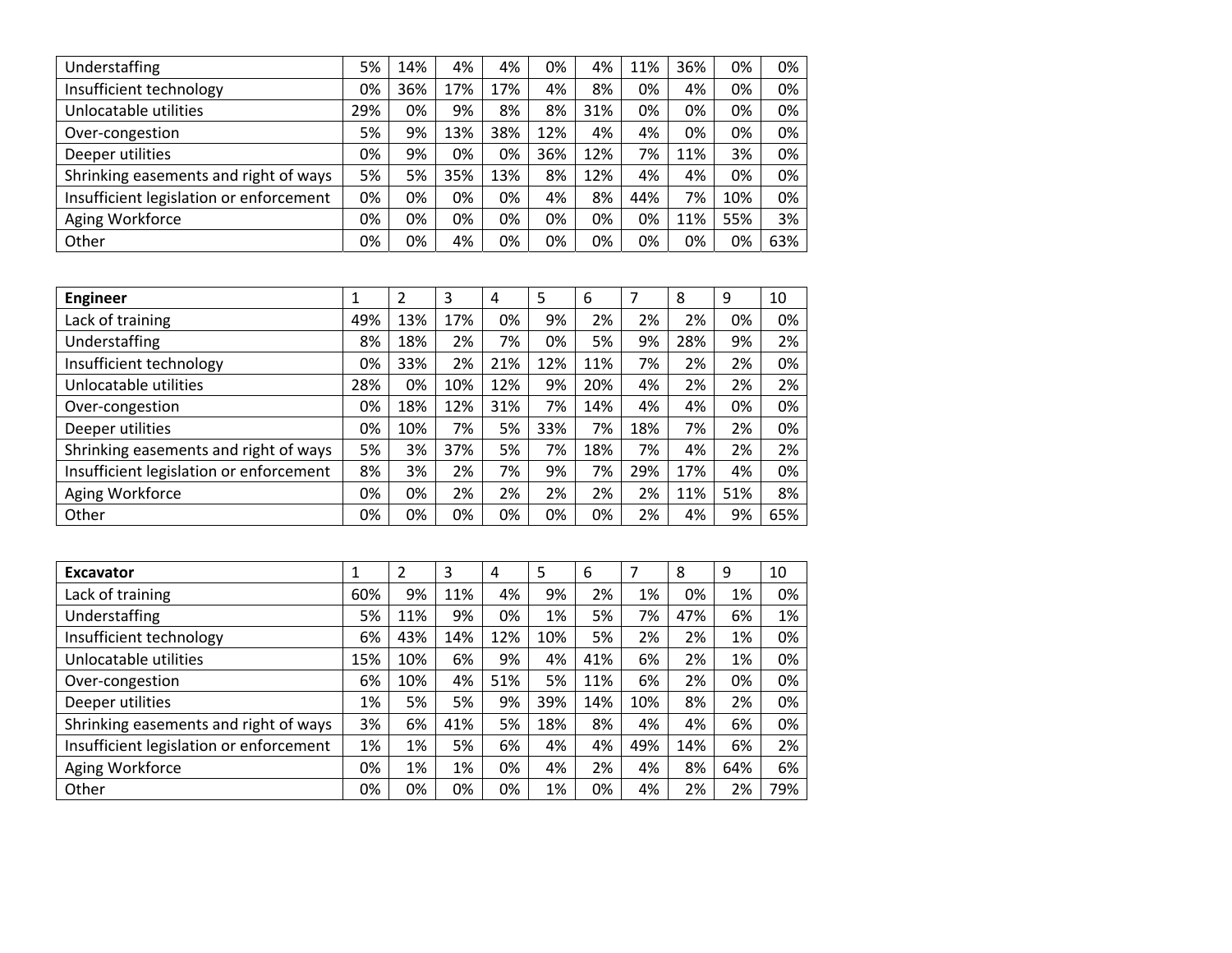| Gas & Oil                               | 1   | 2   | 3   | 4   | 5   | 6   | 7   | 8   | 9   | 10  |
|-----------------------------------------|-----|-----|-----|-----|-----|-----|-----|-----|-----|-----|
| Lack of training                        | 38% | 17% | 11% | 5%  | 3%  | 5%  | 8%  | 2%  | 2%  | 0%  |
| Understaffing                           | 9%  | 9%  | 14% | 3%  | 3%  | 5%  | 5%  | 34% | 2%  | 2%  |
| Insufficient technology                 | 9%  | 23% | 11% | 8%  | 13% | 13% | 3%  | 5%  | 5%  | 0%  |
| Unlocatable utilities                   | 12% | 17% | 11% | 5%  | 8%  | 23% | 8%  | 5%  | 0%  | 0%  |
| Over-congestion                         | 9%  | 11% | 17% | 32% | 11% | 8%  | 3%  | 0%  | 0%  | 0%  |
| Deeper utilities                        | 6%  | 6%  | 0%  | 11% | 26% | 13% | 18% | 7%  | 0%  | 0%  |
| Shrinking easements and right of ways   | 3%  | 6%  | 25% | 14% | 16% | 8%  | 5%  | 7%  | 5%  | 0%  |
| Insufficient legislation or enforcement | 9%  | 3%  | 3%  | 8%  | 0%  | 8%  | 30% | 17% | 7%  | 0%  |
| Aging Workforce                         | 0%  | 0%  | 0%  | 3%  | 8%  | 3%  | 5%  | 2%  | 55% | 5%  |
| Other                                   | 3%  | 3%  | 0%  | 0%  | 0%  | 0%  | 0%  | 0%  | 2%  | 70% |

| Government/Regulatory                   |     | $\overline{2}$ | 3   | 4   | 5   | 6   |     | 8   | 9   | 10  |
|-----------------------------------------|-----|----------------|-----|-----|-----|-----|-----|-----|-----|-----|
| Lack of training                        | 56% | 11%            | 11% | 8%  | 3%  | 0%  | 0%  | 0%  | 5%  | 0%  |
| Understaffing                           | 12% | 3%             | 6%  | 5%  | 3%  | 8%  | 3%  | 44% | 2%  | 0%  |
| Insufficient technology                 | 6%  | 49%            | 11% | 5%  | 5%  | 10% | 0%  | 0%  | 2%  | 2%  |
| Unlocatable utilities                   | 6%  | 9%             | 8%  | 11% | 13% | 33% | 3%  | 5%  | 0%  | 0%  |
| Over-congestion                         | 3%  | 11%            | 6%  | 46% | 8%  | 3%  | 8%  | 2%  | 2%  | 0%  |
| Deeper utilities                        | 3%  | 0%             | 6%  | 5%  | 37% | 18% | 10% | 5%  | 2%  | 0%  |
| Shrinking easements and right of ways   | 0%  | 9%             | 44% | 5%  | 11% | 10% | 0%  | 5%  | 5%  | 0%  |
| Insufficient legislation or enforcement | 6%  | 0%             | 0%  | 3%  | 5%  | 3%  | 53% | 7%  | 5%  | 2%  |
| Aging Workforce                         | 3%  | 3%             | 0%  | 0%  | 3%  | 0%  | 5%  | 12% | 52% | 2%  |
| Other                                   | 3%  | 0%             | 0%  | 0%  | 0%  | 0%  | 3%  | 0%  | 2%  | 70% |

| Locator                                 | 1   | 2   | 3   | 4   | 5   | 6   |     | 8   | 9   | 10  |
|-----------------------------------------|-----|-----|-----|-----|-----|-----|-----|-----|-----|-----|
| Lack of training                        | 46% | 18% | 11% | 7%  | 7%  | 1%  | 1%  | 1%  | 3%  | 2%  |
| Understaffing                           | 18% | 14% | 8%  | 7%  | 1%  | 4%  | 5%  | 30% | 5%  | 1%  |
| Insufficient technology                 | 0%  | 26% | 23% | 12% | 9%  | 9%  | 4%  | 4%  | 5%  | 2%  |
| Unlocatable utilities                   | 14% | 11% | 9%  | 12% | 7%  | 25% | 10% | 5%  | 1%  | 0%  |
| Over-congestion                         | 8%  | 15% | 7%  | 32% | 24% | 3%  | 4%  | 3%  | 0%  | 0%  |
| Deeper utilities                        | 1%  | 4%  | 4%  | 4%  | 28% | 22% | 15% | 10% | 4%  | 0%  |
| Shrinking easements and right of ways   | 6%  | 7%  | 23% | 11% | 9%  | 21% | 5%  | 9%  | 4%  | 0%  |
| Insufficient legislation or enforcement | 4%  | 1%  | 11% | 5%  | 9%  | 5%  | 35% | 16% | 5%  | 0%  |
| Aging Workforce                         | 0%  | 1%  | 0%  | 0%  | 0%  | 3%  | 9%  | 11% | 60% | 5%  |
| Other                                   | 1%  | 0%  | 0%  | 5%  | 0%  | 0%  | 3%  | 0%  | 3%  | 77% |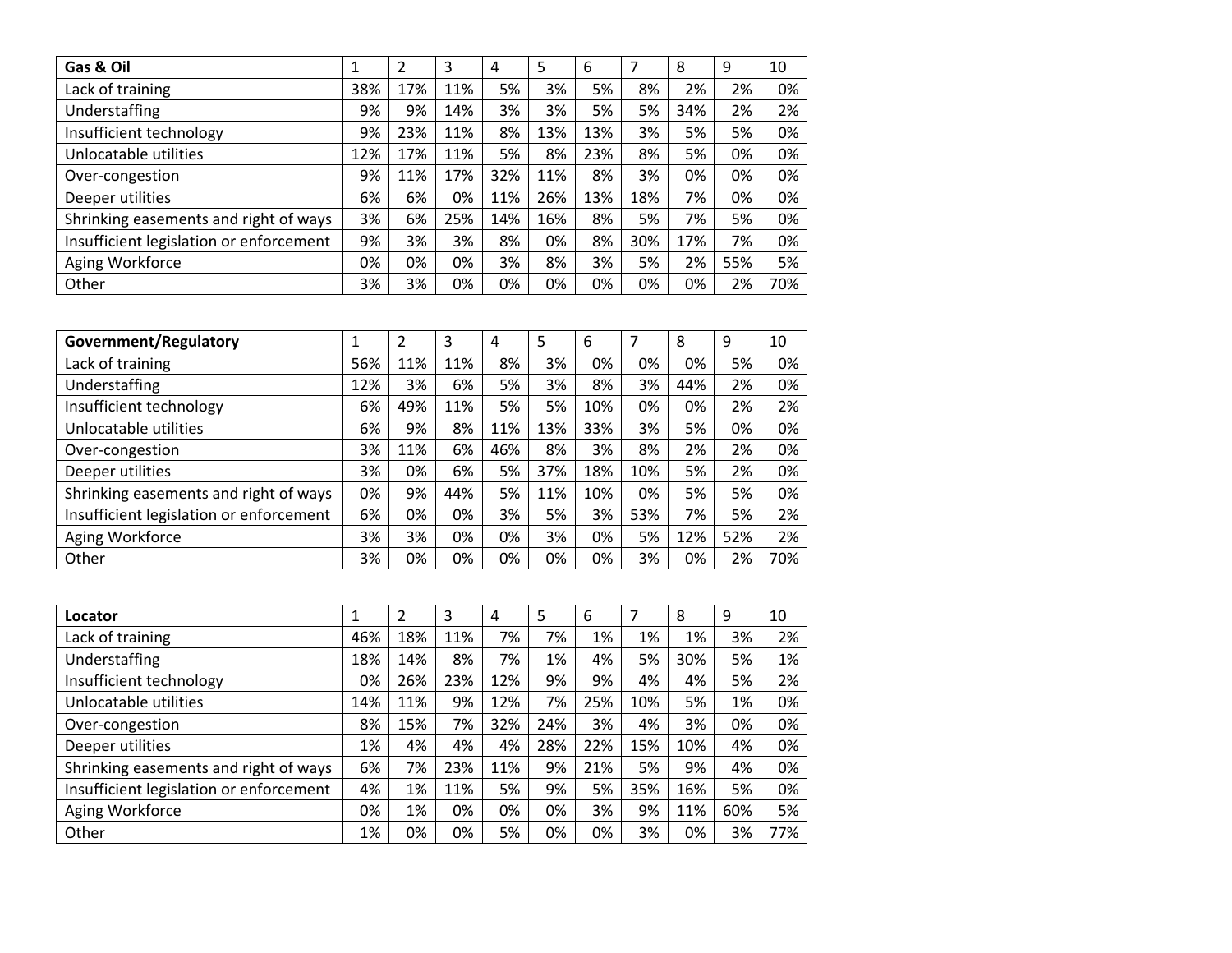| <b>One Call</b>                         | 1   | 2   | 3   | 4   | 5   | 6   |     | 8   | 9   | 10  |
|-----------------------------------------|-----|-----|-----|-----|-----|-----|-----|-----|-----|-----|
| Lack of training                        | 33% | 23% | 21% | 0%  | 6%  | 0%  | 0%  | 0%  | 0%  | 0%  |
| Understaffing                           | 17% | 8%  | 14% | 0%  | 6%  | 6%  | 0%  | 21% | 0%  | 0%  |
| Insufficient technology                 | 8%  | 23% | 0%  | 33% | 0%  | 0%  | 0%  | 0%  | 5%  | 5%  |
| Unlocatable utilities                   | 33% | 8%  | 14% | 0%  | 13% | 12% | 0%  | 0%  | 0%  | 0%  |
| Over-congestion                         | 0%  | 15% | 0%  | 20% | 6%  | 12% | 11% | 0%  | 0%  | 5%  |
| Deeper utilities                        | 0%  | 0%  | 14% | 0%  | 13% | 18% | 0%  | 21% | 0%  | 0%  |
| Shrinking easements and right of ways   | 0%  | 0%  | 14% | 0%  | 19% | 12% | 11% | 5%  | 0%  | 5%  |
| Insufficient legislation or enforcement | 0%  | 8%  | 0%  | 7%  | 0%  | 0%  | 28% | 5%  | 15% | 0%  |
| Aging Workforce                         | 0%  | 0%  | 0%  | 7%  | 6%  | 6%  | 6%  | 5%  | 25% | 5%  |
| Other                                   | 0%  | 0%  | 0%  | 7%  | 0%  | 0%  | 6%  | 0%  | 10% | 33% |

| Other                                   |     | 2   | 3   | 4   | 5   | 6   |     | 8   | 9   | 10  |
|-----------------------------------------|-----|-----|-----|-----|-----|-----|-----|-----|-----|-----|
| Lack of training                        | 42% | 5%  | 14% | 14% | 4%  | 0%  | 0%  | 8%  | 0%  | 0%  |
| Understaffing                           | 5%  | 10% | 0%  | 0%  | 4%  | 8%  | 0%  | 38% | 4%  | 4%  |
| Insufficient technology                 | 0%  | 45% | 14% | 9%  | 4%  | 8%  | 4%  | 0%  | 0%  | 0%  |
| Unlocatable utilities                   | 21% | 5%  | 5%  | 9%  | 4%  | 25% | 4%  | 4%  | 4%  | 0%  |
| Over-congestion                         | 11% | 5%  | 24% | 27% | 9%  | 8%  | 0%  | 0%  | 0%  | 0%  |
| Deeper utilities                        | 5%  | 5%  | 0%  | 9%  | 35% | 8%  | 4%  | 4%  | 7%  | 0%  |
| Shrinking easements and right of ways   | 11% | 5%  | 29% | 14% | 9%  | 0%  | 8%  | 4%  | 4%  | 0%  |
| Insufficient legislation or enforcement | 0%  | 10% | 0%  | 0%  | 0%  | 13% | 32% | 12% | 7%  | 0%  |
| Aging Workforce                         | 0%  | 0%  | 0%  | 0%  | 4%  | 4%  | 20% | 0%  | 41% | 0%  |
| Other                                   | 0%  | 0%  | 0%  | 0%  | 4%  | 0%  | 0%  | 0%  | 0%  | 61% |

| <b>Public Works</b>                     | 1   | 2   | 3   | 4   | 5   | 6   |     | 8   | 9   | 10  |
|-----------------------------------------|-----|-----|-----|-----|-----|-----|-----|-----|-----|-----|
| Lack of training                        | 45% | 20% | 9%  | 10% | 2%  | 3%  | 3%  | 2%  | 2%  | 0%  |
| Understaffing                           | 5%  | 5%  | 4%  | 5%  | 3%  | 12% | 5%  | 45% | 5%  | 0%  |
| Insufficient technology                 | 15% | 34% | 14% | 9%  | 8%  | 3%  | 3%  | 3%  | 3%  | 2%  |
| Unlocatable utilities                   | 22% | 5%  | 7%  | 9%  | 12% | 30% | 3%  | 3%  | 2%  | 0%  |
| Over-congestion                         | 0%  | 5%  | 18% | 36% | 17% | 3%  | 8%  | 3%  | 2%  | 0%  |
| Deeper utilities                        | 5%  | 9%  | 4%  | 7%  | 36% | 18% | 5%  | 6%  | 2%  | 0%  |
| Shrinking easements and right of ways   | 2%  | 14% | 35% | 12% | 7%  | 10% | 5%  | 2%  | 6%  | 0%  |
| Insufficient legislation or enforcement | 2%  | 2%  | 2%  | 3%  | 3%  | 8%  | 46% | 16% | 5%  | 2%  |
| Aging Workforce                         | 2%  | 0%  | 4%  | 2%  | 2%  | 2%  | 10% | 5%  | 59% | 3%  |
| Other                                   | 0%  | 2%  | 0%  | 0%  | 2%  | 0%  | 0%  | 2%  | 2%  | 78% |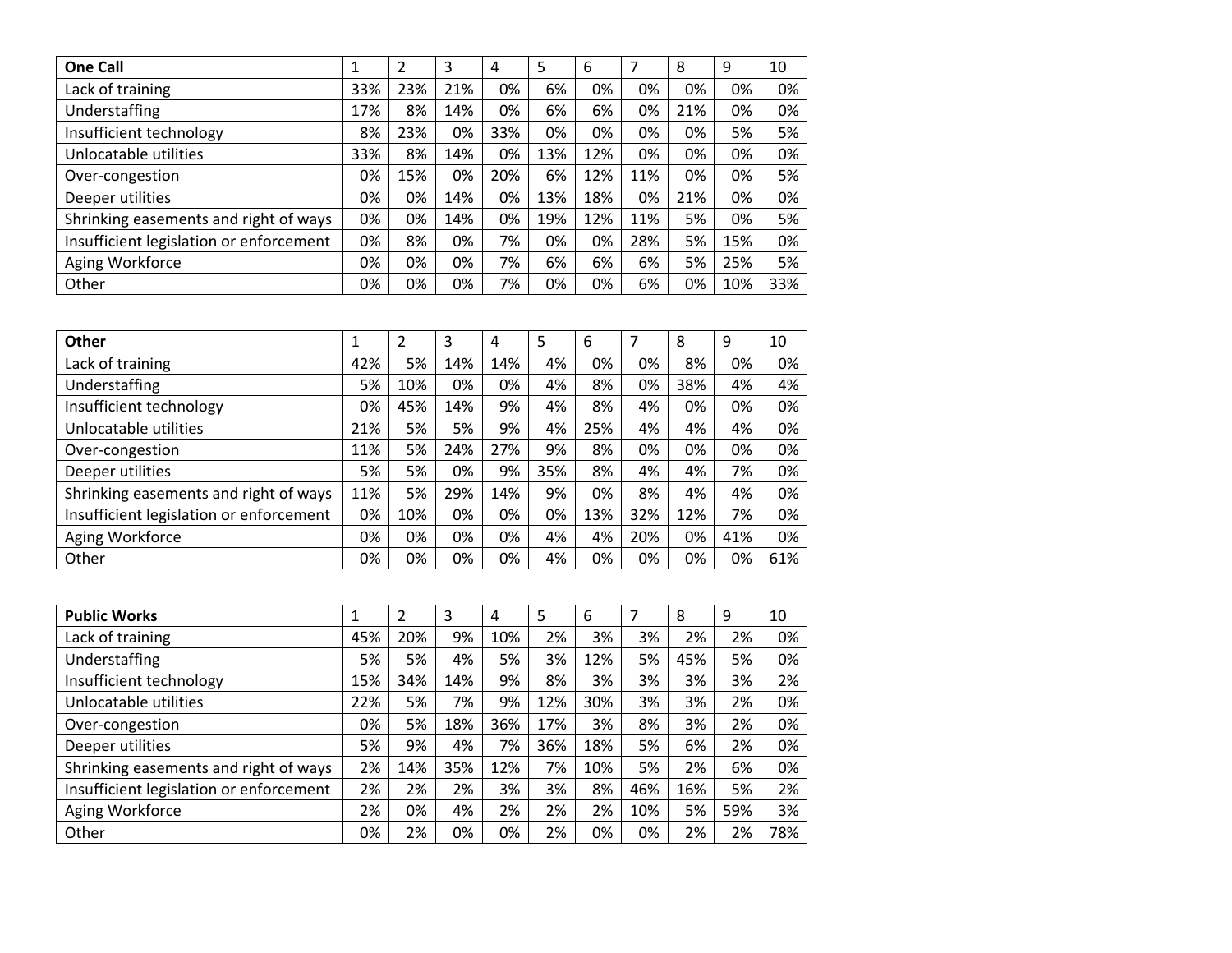| <b>Trenchless Technology</b>            |     | 2   | 3   | 4   | 5   | 6   |     | 8   | 9   | 10  |
|-----------------------------------------|-----|-----|-----|-----|-----|-----|-----|-----|-----|-----|
| Lack of training                        | 57% | 13% | 11% | 0%  | 0%  | 0%  | 0%  | 0%  | 0%  | 0%  |
| Understaffing                           | 14% | 0%  | 0%  | 10% | 0%  | 8%  | 0%  | 21% | 0%  | 0%  |
| Insufficient technology                 | 0%  | 63% | 11% | 0%  | 0%  | 0%  | 0%  | 0%  | 0%  | 0%  |
| Unlocatable utilities                   | 14% | 0%  | 0%  | 10% | 9%  | 25% | 0%  | 0%  | 0%  | 0%  |
| Over-congestion                         | 0%  | 0%  | 0%  | 40% | 0%  | 0%  | 15% | 0%  | 0%  | 0%  |
| Deeper utilities                        | 0%  | 0%  | 0%  | 0%  | 27% | 0%  | 8%  | 7%  | 7%  | 0%  |
| Shrinking easements and right of ways   | 0%  | 0%  | 33% | 0%  | 0%  | 8%  | 0%  | 7%  | 7%  | 0%  |
| Insufficient legislation or enforcement | 0%  | 0%  | 0%  | 0%  | 18% | 0%  | 23% | 0%  | 0%  | 6%  |
| Aging Workforce                         | 0%  | 0%  | 11% | 0%  | 0%  | 8%  | 0%  | 0%  | 27% | 0%  |
| Other                                   | 0%  | 0%  | 0%  | 0%  | 0%  | 0%  | 0%  | 7%  | 0%  | 31% |

| <b>Water &amp; Sewer</b>                | 1   | $\overline{2}$ | 3   | 4   | 5   | 6   | 7   | 8   | 9   | 10  |
|-----------------------------------------|-----|----------------|-----|-----|-----|-----|-----|-----|-----|-----|
| Lack of training                        | 46% | 11%            | 10% | 10% | 7%  | 6%  | 5%  | 2%  | 0%  | 0%  |
| Understaffing                           | 8%  | 8%             | 8%  | 3%  | 4%  | 6%  | 9%  | 42% | 4%  | 1%  |
| Insufficient technology                 | 2%  | 45%            | 9%  | 12% | 10% | 11% | 2%  | 5%  | 1%  | 0%  |
| Unlocatable utilities                   | 27% | 5%             | 11% | 10% | 4%  | 34% | 1%  | 3%  | 1%  | 0%  |
| Over-congestion                         | 12% | 13%            | 9%  | 38% | 11% | 7%  | 4%  | 2%  | 0%  | 0%  |
| Deeper utilities                        | 0%  | 1%             | 10% | 12% | 40% | 12% | 10% | 7%  | 2%  | 0%  |
| Shrinking easements and right of ways   | 2%  | 9%             | 37% | 5%  | 9%  | 13% | 14% | 6%  | 1%  | 0%  |
| Insufficient legislation or enforcement | 2%  | 3%             | 3%  | 3%  | 6%  | 5%  | 41% | 14% | 12% | 2%  |
| Aging Workforce                         | 0%  | 1%             | 1%  | 3%  | 2%  | 0%  | 6%  | 9%  | 64% | 4%  |
| Other                                   | 0%  | 1%             | 0%  | 0%  | 1%  | 0%  | 0%  | 0%  | 5%  | 83% |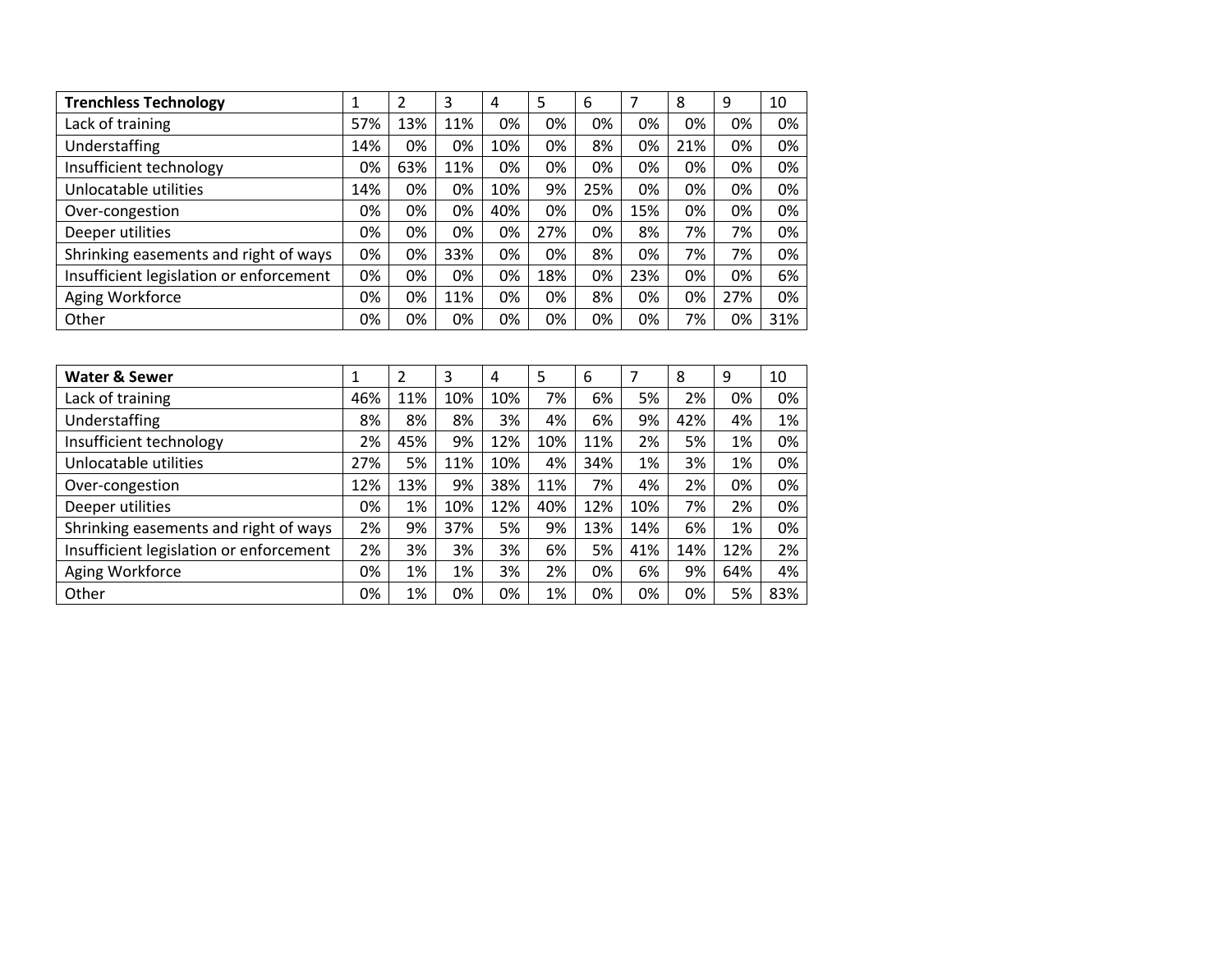## **When prioritizing the execution of <sup>a</sup> locate ticket, which should be the top consideration?**

D: Designer (engineer) | E: Excavator | L: Locator working for <sup>a</sup> Facility Owner | P: Private Locator | O: Other | F: Other: Facility Owner | N: Not actively involved in the locating process

|                                   | All | D   | E   | N   |     | P   | $\mathbf{O}$ | E   | U   | М   |     |
|-----------------------------------|-----|-----|-----|-----|-----|-----|--------------|-----|-----|-----|-----|
| Time received                     | 6%  | 5%  | 6%  | 8%  | 5%  | 7%  | 5%           | 15% | 6%  | 2%  | 5%  |
| Due date                          | 22% | 21% | 25% | 14% | 25% | 17% | 15%          | 13% | 21% | 33% | 17% |
| Scope of ticket                   | 9%  | 11% | 5%  | 5%  | 11% | 10% | 10%          | 7%  | 3%  | 9%  | 14% |
| Type of facility                  | 1%  | 3%  | 0%  | 5%  | 1%  | 0%  | 0%           | 0%  | 2%  | 1%  | 1%  |
| Location of jobsite               | 6%  | 5%  | 10% | 5%  | 5%  | 0%  | 2%           | 8%  | 5%  | 5%  | 6%  |
| High consequence facilities first | 9%  | 16% | 11% | 3%  | 5%  | 10% | 14%          | 10% | 10% | 8%  | 7%  |
| Emergency                         | 47% | 39% | 39% | 57% | 48% | 55% | 54%          | 43% | 51% | 44% | 48% |
| <b>Restoration of facilities</b>  | 1%  | 0%  | 2%  | 3%  | 0%  | 0%  | 0%           | 0%  | 1%  | 0%  | 1%  |
| Environmental impact              | 1%  | 0%  | 2%  | 0%  | 1%  | 0%  | 0%           | 3%  | 1%  | 0%  | 0%  |

E: Executive | U: Upper Management | M: Middle Management | F: Field Operations

|                                   | ◠   | E   | D   | v<br>Х | G   | R   |     | N   | Ο   | P   |     | W   |
|-----------------------------------|-----|-----|-----|--------|-----|-----|-----|-----|-----|-----|-----|-----|
| Time received                     | 0%  | 0%  | 5%  | 9%     | 6%  | 0%  | 3%  | 18% | 18% | 4%  | 17% | 6%  |
| Due date                          | 22% | 35% | 24% | 20%    | 32% | 9%  | 21% | 27% | 12% | 27% | 17% | 20% |
| Scope of ticket                   | 13% | 0%  | 11% | 8%     | 6%  | 9%  | 15% | 9%  | 0%  | 13% | 17% | 5%  |
| Type of facility                  | 4%  | 5%  | 0%  | 0%     | 0%  | 3%  | 0%  | 0%  | 0%  | 2%  | 0%  | 0%  |
| Location of jobsite               | 9%  | 0%  | 3%  | 13%    | 0%  | 12% | 4%  | 9%  | 0%  | 0%  | 0%  | 6%  |
| High consequence facilities first | 9%  | 0%  | 14% | 8%     | 19% | 12% | 13% | 0%  | 6%  | 2%  | 0%  | 7%  |
| Emergency                         | 43% | 60% | 43% | 38%    | 35% | 52% | 44% | 36% | 65% | 52% | 33% | 56% |
| <b>Restoration of facilities</b>  | 0%  | 0%  | 0%  | 1%     | 0%  | 3%  | 0%  | 0%  | 0%  | 0%  | 17% | 0%  |
| Environmental impact              | 0%  | 0%  | 0%  | 3%     | 0%  | 0%  | 0%  | 0%  | 0%  | 0%  | 0%  | 1%  |